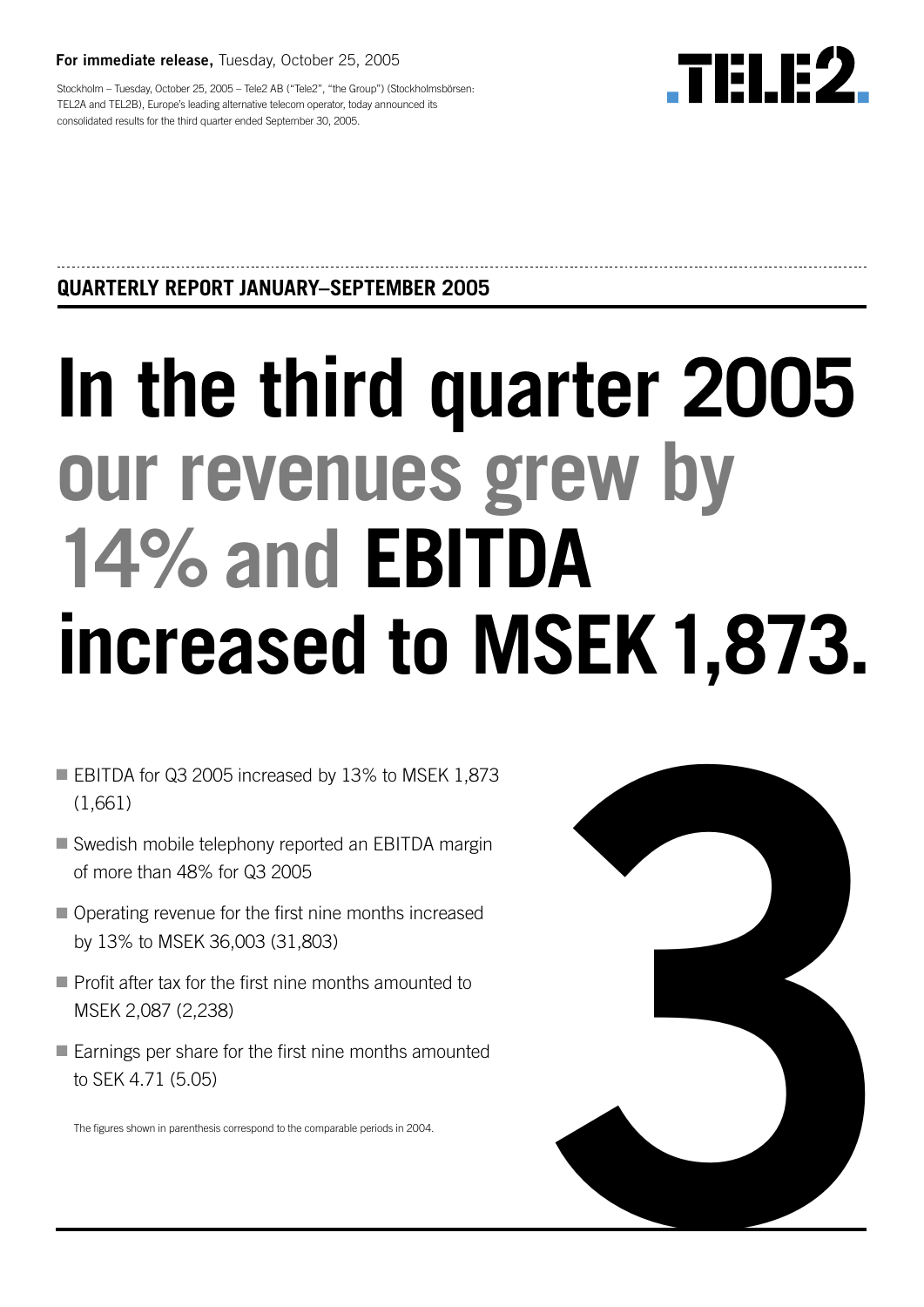## **PRESIDENT'S MESSAGE**



**'' C** We continue to<br>expand our<br>product range and<br>successfully leverage our recent acquisitions **Expand our** product range and successfully leverage off our recent acquisitions."

### **Lars-Johan Jarnheimer, President and CEO of Tele2 AB commented:**

"Tele2 produced an strong set of results this quarter. Compared to Q3 2004, revenues grew by 14% and EBITDA grew by 13% to BSEK 1.9, the highest we have ever reported in a quarter. At the same time we completed the acquisition of Comunitel, and proceeded with our offer for Versatel.

In the Nordic region our performance this quarter was strong. The fixed line business performed well and in Sweden our mobile business produced a solid result, with an EBITDA margin of more than 48%.

Central Europe continued its strong showing this year with another good result this quarter. In Germany we are launching our ADSL offer, taking to twelve the number of countries where we now offer ADSL. Tele2 now has a total of 750,000 ADSL customers.

In the Baltic & Russia market area we continue to make great strides with record customer intake combined with strong revenue and EBITDA growth. In August, we soft launched our first mobile operation in Croatia, and followed up with a commercial launch in October.

As mentioned earlier this year, we started to accelerate our marketing spend this quarter, particularly in France, on ADSL and on our MVNO, however the bulk of this expenditure will occur in the last quarter. We are not satisfied with the churn development in Southern Europe, France and Italy in particular. Nevertheless, our experience tells us that the cross selling opportunities available to us through ADSL in Italy as well as through mobile and ADSL in France will address the problem, as our product range is widened and marketing intensified.

We have also reviewed our operations in certain markets where we felt the regulatory environment was not favourable. To that end, we have announced the halting of any further investments in Finland and in our fixed line businesses in the Baltic countries.

We look forward to the opportunities that lie ahead as we continue to expand our product range and successfully leverage off our recent acquisitions."

# **GROUP FINANCIAL OVERVIEW FOR THE QUARTER ENDED SEPTEMBER 30, 2005**

#### **FINANCIAL HIGHLIGHTS FOR THE QUARTER ENDED SEPTEMBER 30, 2005**

| <b>MSEK</b> and thousands of customers | Q3 2005 | Q3 2004 |
|----------------------------------------|---------|---------|
| <b>Operating Revenue</b>               | 12,381  | 10,713  |
| Customer intake                        | 710     | 1,016   |
| EBITDA                                 | 1,873   | 1,661   |
| EBIT                                   | 1,252   | 1,194   |
| EBT                                    | 1,213   | 1,144   |
| Profit after taxes                     | 928     | 801     |
| Operating cash flow                    | 1.924   | 1,586   |
| Cash flow after CAPEX                  | 1.210   | 1.262   |

#### **SIGNIFICANT EVENTS IN THE QUARTER**

- On July 14, Tele2 announced its intention to acquire one of Spain's largest alternative telecoms operators, Comunitel, strengthening Tele2's position as one of the Spanish incumbent's main competitors. After having obtained necessary approvals from the Spanish antitrust authorities, Tele2 completed the acquisition on September 30.
- On July 18, Tele2 and Apax Partners announced their intention to acquire the public company Versatel, a leading alternative telecom operator in the Netherlands, Belgium and Germany. The offer period commenced on September 14 and expired on October 7. On October 10, Tele2 reported that 74% of all shares and 100% of all convertible bonds had been tendered under the offers. A post-acceptance period started on October 11 and expires on October 31.
- On July 20, Tele2 acquired Switzerland's third largest alternative fixed line operator Econophone, with 128,000 customers.
- On August 1, Tele2 launched high speed ADSL services in Belgium.
- On August 19, Tele2 announced its decision to discontinue its operations in Finland, due to the current regulatory environment.
- On August 19, Tele2 launched its twelfth GSM network in Russia, in the Voronezh region.
- On September 27, Tele2 launched traditional fixed telephony using its own network in Denmark, the first country in Europe where it has done so. With this, Tele2 can compete with an entirely Tele2 administrated product and significantly lower prices.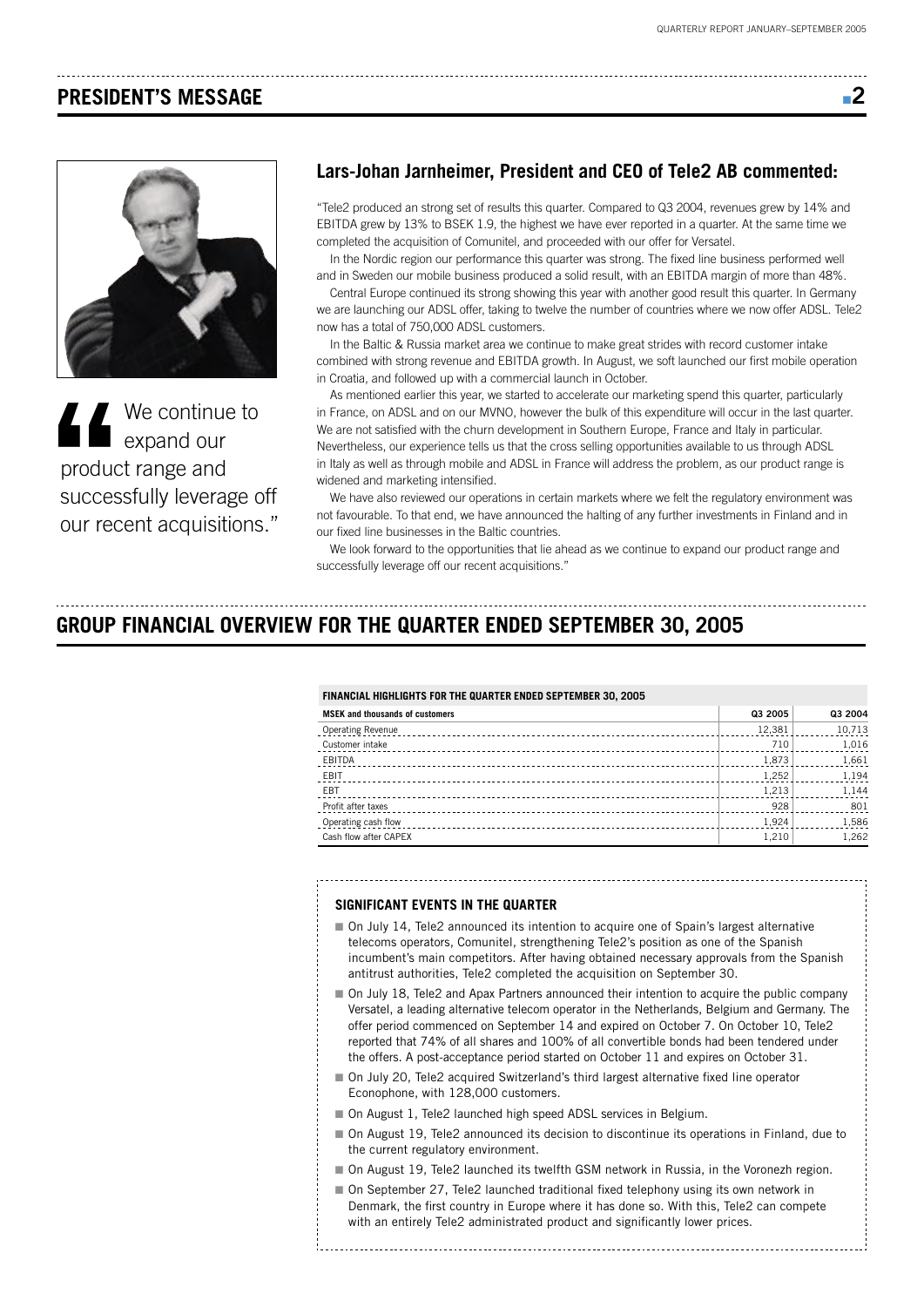#### **CONTINUED Group financial overview for the quarter ended September 30, 2005**

# ■ **3**

**More than 50% of the growth is organic.**

#### **OPERATING REVENUE**

**Operating revenue** amounted to MSEK 12,381 (MSEK 10,713), corresponding to a growth of 15.6% including, and 13.0% excluding currency effects. More than 50% of the growth was organic. Revenue growth adjusted for non-recurring items, was 14.3%.

Central Europe grew by 64%, of which the majority is attributable to UTA. Organic growth in Central Europe remains strong at between 25 and 30%.

Nordic grew by 15%. The Comviq Knock-out subscription in Swedish mobile as well as reselling of the fixed subscription fee within fixed telephony continue to drive growth in Sweden. In Norway and Denmark the main driver is the mobile operation.

Revenue growth in Baltic & Russia increased to 28% in Q3 from 23% in Q2 2005. Tele2's revenue in Russia grew by more than 90% to MSEK 289. This means that of the market area's operating revenue, Russia represented around 25%, and of the growth more than 50%. Tele2's operations in the Baltic countries, which are more mature, grew by approximately 15%.

Southern Europe had revenue growth of 2% in Q3 2005, compared to a decline of 1% in Q2. All countries in the market area, with the exception of France, increased their revenue. The recently started cross-selling of mobile services and the intensified activities within ADSL have not yet fully compensated the decline within fixed telephony.

UK & Benelux' revenue declined by 1%. Fixed telephony penetration and revenue continued to decline in the Netherlands, which, although partly compensated by increasing mobile telephony revenue, has meant a revenue decline for the Netherlands. The UK's revenue also declined on the back of lower marketing activities. Belgium and Luxembourg showed continued good growth.

**Operating revenue from ADSL** was MSEK 503 (293), an increase of 72%.

#### **CUSTOMER INTAKE**

**Net customer intake** was 710,000 compared to 1,016,000 in Q3 2004. The quarterly intake of fixed telephony and Internet customers was negative, decreasing from 489,000 to –174,000, while the intake of mobile telephony customers has increased from 525,000 to 885,000. Net intake of ADSL customers was 82,000. The total number of ADSL customers is 750,000, of which more than 500,000 are in Southern Europe. Tele2's total number of customers is 30.3 million.

Market areas Baltic & Russia and Central Europe represented the bulk of the quarter's net customer intake. The customer intake in Russia was 553,000 in the quarter, compared to 287,000 in Q3 2004, representing close to 75% of the market area's total intake. The total number of customers in Russia is 2,512,000. Germany represented the majority of the total customer intake in Central Europe.

Southern Europe and UK & Benelux saw a decline in the number of customers, largely as a result of the factors in the previously mentioned comments regarding operating revenue.

**Gross customer intake** was somewhat higher for the Group as a whole, compared to the previous quarter, compensating for a somewhat higher churn.

#### **ARPU**

**Group ARPU** was stable, amounting to SEK 138 in Q3 2005, compared to SEK 140 in Q3 2004 and SEK 138 in Q2 2005.

#### **RESULTS**

**Group EBITDA** amounted to MSEK 1,873, versus MSEK 1,661 in Q3 2004 and MSEK 1,689 in Q2 2005. The sequential improvement is largely attributable to Sweden, where both mobile and fixed telephony continued to performed well. Swedish mobile telephony generated a margin of 48%, excluding nonrecurring items. Tele2's payment to Svenska UMTS-nät amounted to approximately MSEK 70, compared to MSEK 70 in Q2 2005. Non-recurring costs, related to reselling the fixed subscription fee to around 80,000 customers, affected Swedish fixed telephony and Internet by approximately MSEK 25. Recurring settlements with other operators do generally not have any notable effect on the results. However, the margin of 21% for Swedish fixed telephony in Q3 includes a result item of MSEK +25, which is higher than normally occurs.

Central Europe continued to improve its results. In this market area Germany represented the majority of the EBITDA, but Austria accounted for the largest increase.

Marketing investments in Southern Europe as well as in UK & Benelux have been partly moved towards mobile telephony and ADSL. Tele2's mobile investments in France, through the agreement with Orange, have intensified during the quarter, partly explaining the results decline in Southern Europe. The strong improvement in EBITDA within Tele2's mobile operations in UK & Benelux is mainly attributable to the Netherlands, although Luxembourg still represents the majority of the total EBITDA. An improvement in the EBITDA, corresponding to approximately MSEK 65 compared to Q3 2004, is attributable to lower marketing activities in the UK.

Of the results improvement in market area Baltic & Russia, the bulk is attributable to Russia. Russia improved its EBITDA by MSEK 50, to MSEK –21, despite a record high customer intake.

## **Tele2's total number of customers is 30.3 million.**

## **Swedish mobile telephony generated a margin of 48%.**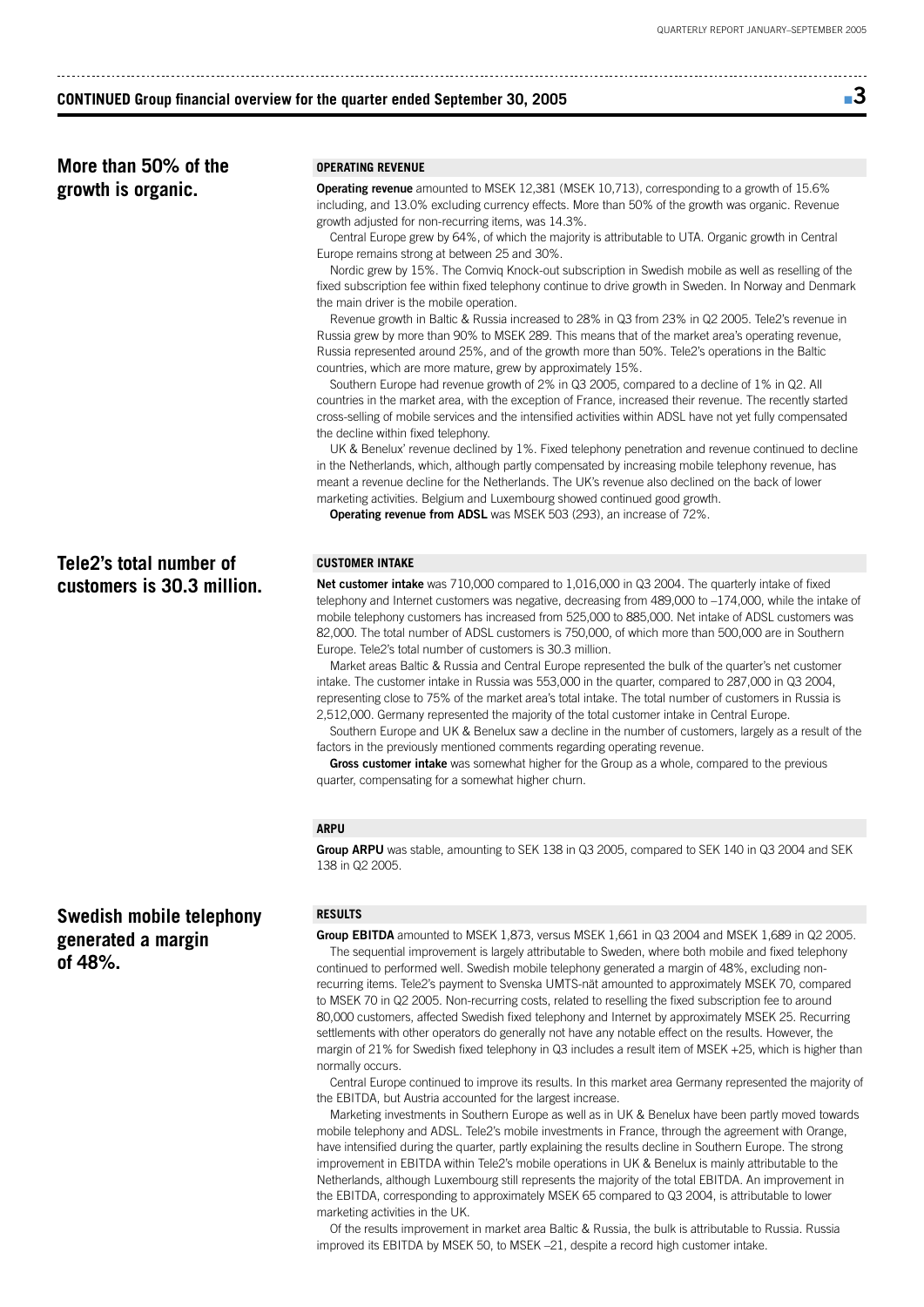■ **4** 

#### **CONTINUED Group financial overview for the quarter ended September 30, 2005**

Tele2's total costs for marketing and selling was unchanged in Q3 2005, compared to Q2 2005 and to Q3 2004.

The EBITDA includes a net of MSEK –27 attributable to two non-recurring items; a reserve of MSEK –161 related to Tele2's card business in the market area UK & Benelux as well as MSEK 134 related to Swedish mobile telephony.

**Group EBIT** amounted to MSEK 1,252 (MSEK 1,194). This includes a negative MSEK 22 in share of profit/loss from the 3G company, compared to MSEK 0 in Q3 2004.

**Profit before taxes** amounted to MSEK 1,213 (MSEK 1,144). The financial net includes an internal currency effect of MSEK 40. These internal currency differences have not had any cash effect and were previously included in shareholders' equity.

**Profit after taxes** amounted to MSEK 928 (801).

#### **CASH FLOW AND CAPEX**

Cash flow stated as **EBITDA less CAPEX** amounted to MSEK 1,159 (MSEK 1,337). Investments (CAPEX) amounted to MSEK 714 (MSEK 324), or 5.8% (3.0%) of revenue.

**Change in working capital** according to the cash flow statement amounted to MSEK 289 (MSEK 12).

#### **FINANCIAL COMMENTS ON THE COMING QUARTERS**

When estimating the financial results for the coming quarters, the following items should be considered: Comunitel and Versatel will be included in Tele2's accounting as of Q4 2005. The acquired companies' revenue 2004 amounted to MEUR 500 in total, with an EBITDA of approximately 85 MEUR. After the integration of both companies, Tele2 expects annual synergies of approximately MEUR 64. The acquisitions will, therefore, have a significant effect on group revenue and results.

In Q3 2005, Tele2 initiated the previously announced marketing investments within mobile telephony and ADSL in Southern Europe, as well as within mobile telephony in Croatia, and the company plans to further intensify these investments. Furthermore, Tele2 is launching ADSL services in Germany, and it is the company's intention to take advantage of the possibilities its acquisitions offer, with regards to organic growth in the Netherlands, Belgium and Spain. These investments will burden the results as of Q4 2005 and continue in 2006. However, these investments are expected to generate significant benefits, both in terms of revenue growth and in the results.

Payments to Svenska UMTS-nät AB related to capacity purchase are expected to amount to approximately MSEK 80 in Q4 2005 and to increase to MSEK 90-100 per quarter in 2006.

**The acquisitions will, therefore, have a significant effect on group revenue and results.**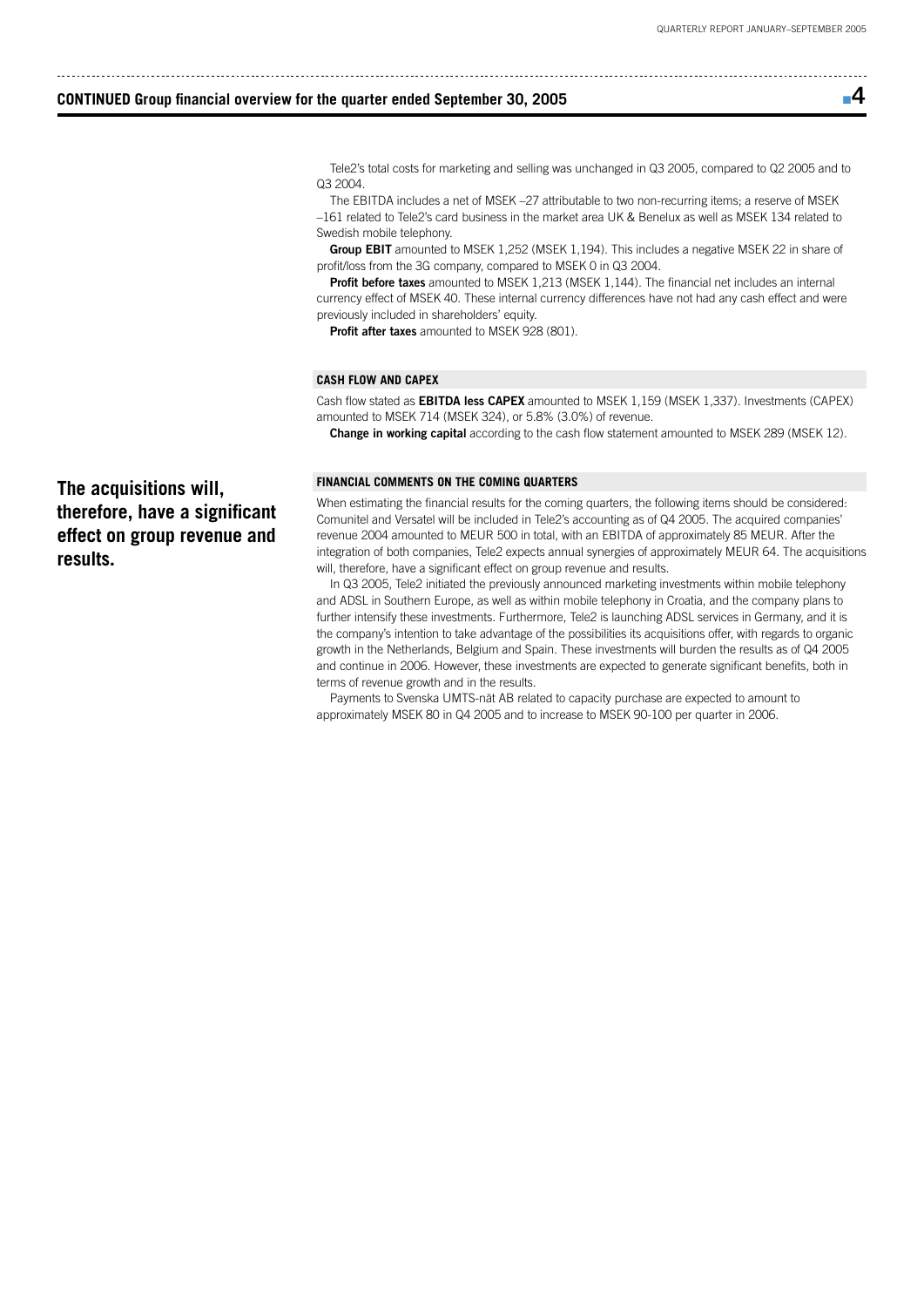## **OPERATIONAL REVIEW BY MARKET AREA** ■ **5**

## **Nordic**

- **Swedish mobile telephony continued to show strong growth and profitability**
- **A total of approximately 480,000 customers have chosen Tele2's fixed monthly subscription to date**
- **Strong customer intake for mobile telephony in Norway and Denmark**

The market area Nordic encompasses operations in Sweden (including Optimal Telecom), Norway, Denmark and Finland and Datametrix operations.

| <b>NORDIC</b>           | Q3 2005 | Q3 2004 | Change |
|-------------------------|---------|---------|--------|
| Operating revenue, MSEK | 4.084   | 3.559   | $+15%$ |
| EBITDA, MSEK            | .255    | 1.003   | +25%   |
| EBIT. MSEK              |         | 791     | 28%    |

The mobile operations in Sweden reported over 3.5 million customers at September 30, 2005, an increase of 4% over September, 2004. Monthly average revenue per mobile user (ARPU), including both postpaid and prepaid customers, was SEK 166 (173) in Q3 2005, adjusted for non-recurring items, and mobile minutes of usage (MOU) were 116 (93). Prepaid mobile customers accounted for 71% of the total mobile customer base.

Market area Nordic showed continued good growth in both revenue and EBITDA. The primary driver in the Nordic market area was Mobile telephony in Sweden, reporting revenue growth of 5% and an EBITDA margin, excluding non-recurring items (Note 1), of more than 48%. The highly successful product Comviq Knock-out was a significant contributor to the strong performance, in addition to other product adjustments and cost cuts.

During the quarter, some 80,000 customers chose Tele2's fixed subscription fee in Sweden, bringing the total number of customers with this service to some 480,000.

Norway continued to deliver strong revenue and customer growth in mobile telephony. Mobile customer intake was also strong in Denmark.

In the quarter, Tele2 started the build out of ADSL in Sweden and Norway, as announced in the previous quarterly report.

In August, Tele2 announced its decision to halt marketing investments of mobile and fixed telephony in Finland.

## **Baltic & Russia**

- **Record customer intake of 765,000**
- **The strong development continues with revenue growth of 28%**
- **Mobile services launched in Croatia**

The market area Baltic & Russia encompasses operations in Estonia, Latvia, Lithuania, Russia and Croatia.

| <b>BALTIC &amp; RUSSIA</b> | Q3 2005 | Q3 2004 | Change |
|----------------------------|---------|---------|--------|
| Operating revenue, MSEK    | 129     | 884     | $+28%$ |
| EBITDA, MSEK               | 286     | 239     | $+20%$ |
| EBIT. MSEK                 | 176     |         | +60%   |

Mobile ARPU for Baltic & Russia, including both postpaid and prepaid customers, was SEK 76 (99) in Q3 2005.

The market area continues to show good growth, largely driven by Russia, where Tele2, in percentage terms, is the fastest growing mobile operator in terms of both customer intake and revenue. Operating revenue in Russia increased by more than 90% to MSEK 289, and the customer intake was 553,000. The country hence represents 25% of the market area's total operating revenue. EBITDA in Russia increased by approximately MSEK 50 to MSEK –22 compared to Q3 2004.

During the quarter, Tele2 launched its first mobile services, to a limited user group, in Croatia. The commercial launch was on October 17 and Tele2 has high hopes for its operation in Croatia.

Tele2 has decided to halt all marketing and product development of fixed telephony services in Estonia, Latvia and Lithuania, due to an inadequately developed regulatory environment.

## **Central Europe**

- **Continued strong growth in Central Europe**
- **Germany was the main driver in the market area**
- **Tele2 launches ADSL in Germany**

The market area Central Europe encompasses operations in Germany, Austria, Poland, the Czech Republic and Hungary.

| <b>CENTRAL EUROPE</b>   | Q3 2005 | Q3 2004 | Change |
|-------------------------|---------|---------|--------|
| Operating revenue, MSEK | 2.135   | 1.300   | $+64%$ |
| EBITDA, MSEK            | 188     | 114     | +65%   |
| EBIT. MSEK              | 75.     | 63      | +19%   |

The market area's ARPU for Fixed telephony and Internet was SEK 116 (98) for Q3 2005.

Central Europe continued to deliver strong growth, mainly driven by Germany, in combination with improved profitability.

Tele2 will continue the expansion of its ADSL network in Austria, and expects to cover more than 50% of Austrian households by the end of this year.

Tele2 is now launching ADSL services in Germany, as a reseller, using the incumbents network. The German ADSL market offers Tele2 a great opportunity and Tele2 will position itself as a price leader.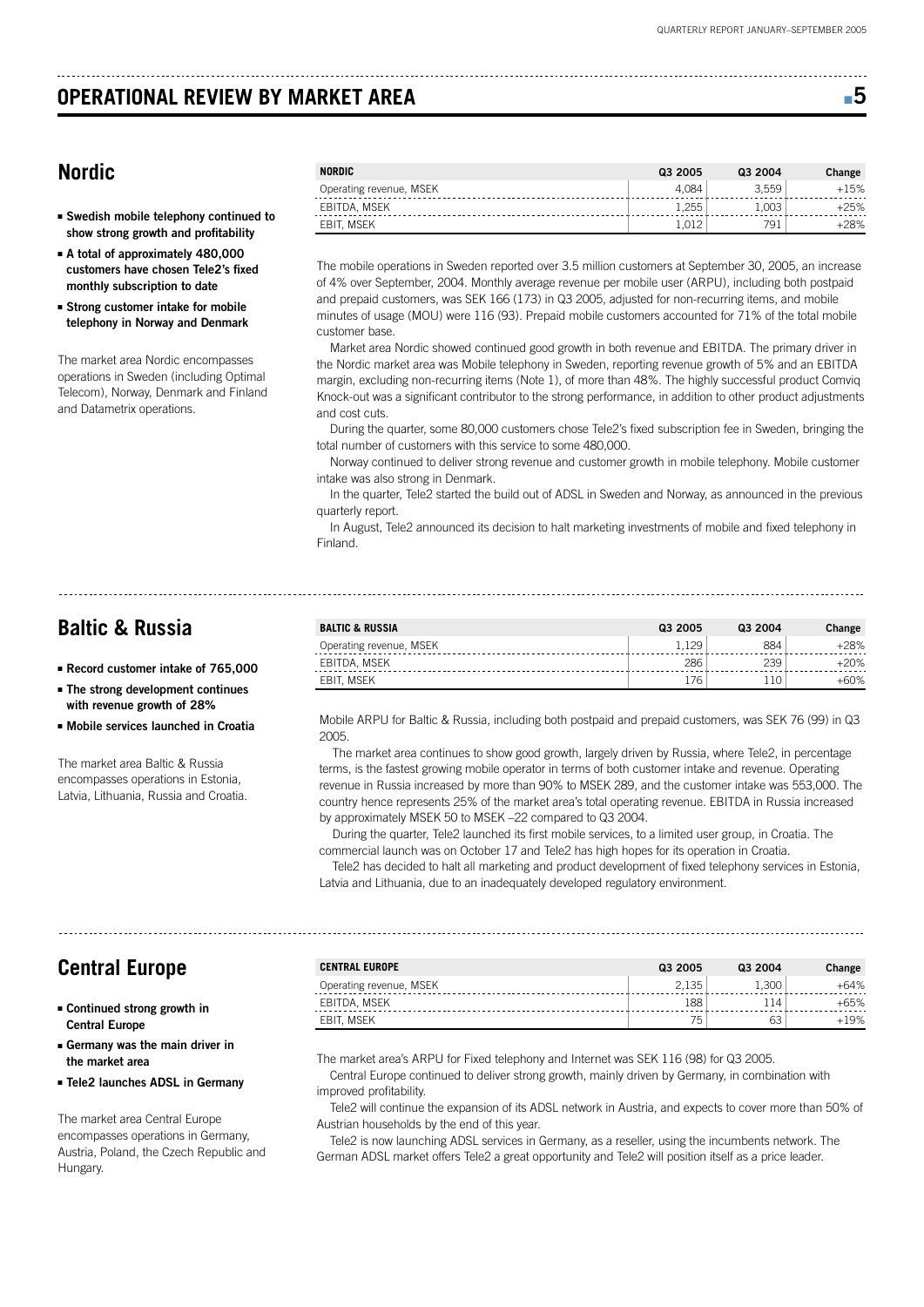## **OPERATIONAL REVIEW BY MARKET AREA** ■ **6 6 6**

## **Southern Europe**

- **Successful launch of mobile services in France**
- **Tele2 intensified marketing of ADSL in France and Italy**
- **Tele2's growth in Portugal continued where Tele2 is now the leading alternative operator**

The market area Southern Europe encompasses operations in France, Italy, Spain, Switzerland and Portugal.

| SOUTHERN EUROPE         | Q3 2005 | Q3 2004 | Change |
|-------------------------|---------|---------|--------|
| Operating revenue, MSEK | 3.352   | 3.276   | $+2\%$ |
| EBITDA, MSEK            | 192     | 275     | $-30%$ |
| EBIT. MSEK              | 119     | 249     | $-52%$ |

Fixed telephony and Internet ARPU for Southern Europe, excluding Comunitel, was SEK 136 (139) for Q3 2005.

The launch of mobile services in France has been successful. Tele2 will continue its intensified marketing activities in France and Italy during Q4. In Italy, Tele2 has started its ADSL build out.

In Portugal, growth has continued and Tele2 is now the leading alternative operator.

In October, the process of integrating Comunitel in Spain began. The acquisition on Comunitel, which makes Tele2 a significant player on the Spanish ADSL market, is an important part of Tele2's future development.

## **UK & Benelux**

- **Successful launch of ADSL in Belgium**
- **Tele2 has slowed down marketing activities in the UK**
- **The acquisition of Versatel makes Tele2 clearly the leading alternative operator in the Netherlands and Belgium**

The market area Benelux encompasses operations in the Netherlands, Luxembourg (including Tango), Liechtenstein, Belgium, the UK and Ireland as well as  $C<sup>3</sup>$  and  $3C$ operations

# **Services**

The market area Services includes ProcureITright, Proceedo Solutions (divested during the quarter), Radio Components and UNI2 operations.

| <b>UK &amp; BENELUX</b> | Q3 2005 | Q3 2004 | Change |
|-------------------------|---------|---------|--------|
| Operating revenue, MSEK | 1.645   | 1.663   | $-1\%$ |
| EBITDA, MSEK            | $-71$   | $-2$    |        |
| EBIT. MSEK              | $-142$  | -46     |        |

Fixed telephony and Internet ARPU for UK & Benelux was SEK 227 (236) for Q3 2005.

In August, Tele2 successfully launched ADSL in Belgium, and in September Tele2 launched a VoIP-offering in the Netherlands. Tele2 looks forward to integrating Versatel with its Dutch and Belgian operations, which will make the company the clearly leading alternative operator in these countries. In the UK Tele2 has slowed down its marketing activities.

The results for the market area was affected by a reserve of MSEK –161 related to a VAT dispute in Tele2's card business, see Note 2.

| <b>SERVICES</b>         | Q3 2005 | Q3 2004 | Change |
|-------------------------|---------|---------|--------|
| Operating revenue, MSEK | 36      | 31      | $+16%$ |
| EBITDA, MSEK            | 23      | 32      | $-28%$ |
| EBIT. MSEK              | 12      | 27      | $-56%$ |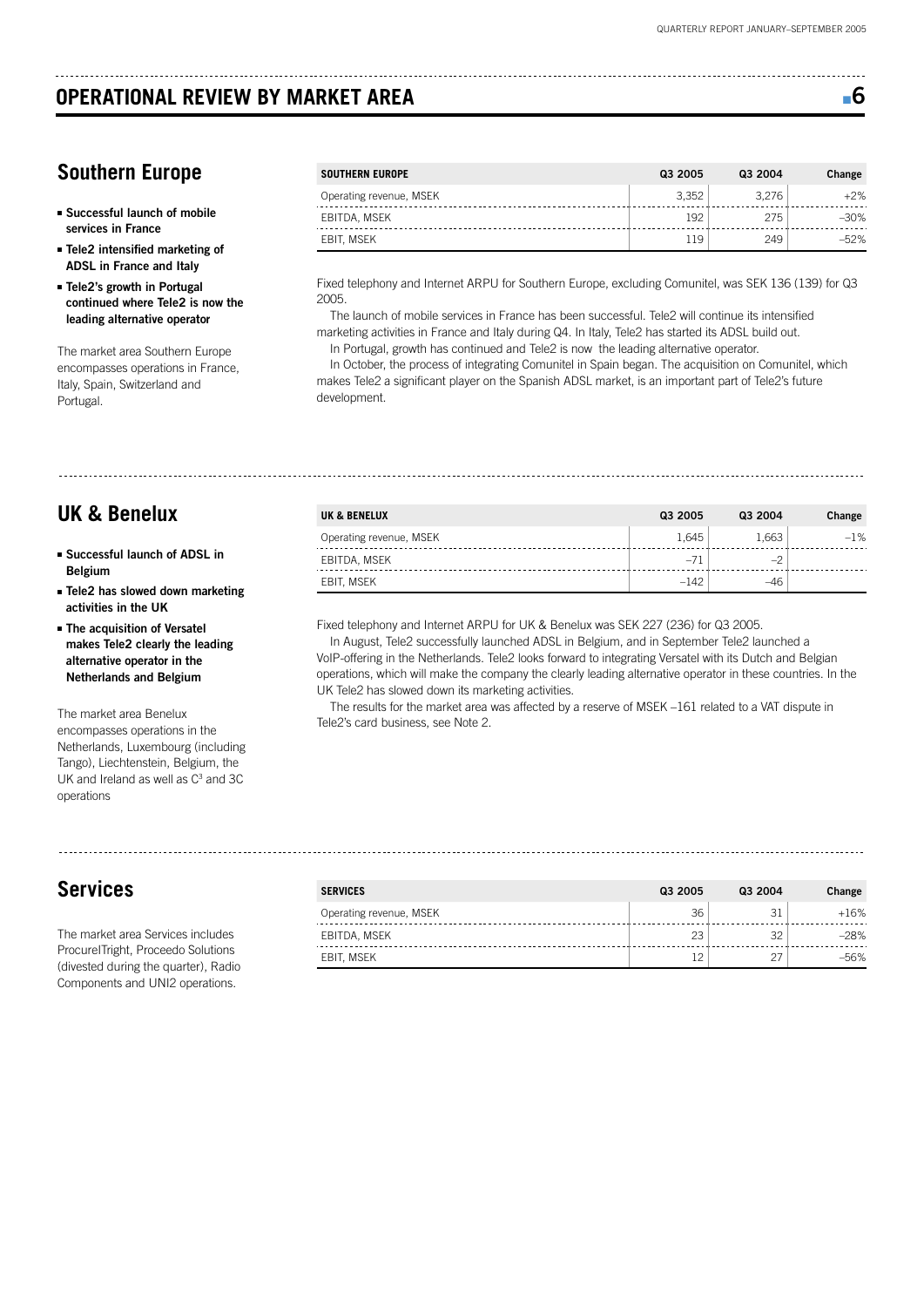## **OTHER ITEMS** ■ **7**

#### **Tele2 in brief**

Tele2 is Europe's leading alternative telecom operator. Tele2 always strives to offer the market's best prices. With our unique values we provide cheap and simple telecom for all Europeans every day. We have more than 30 million customers in 25 countries. We offer products and services in fixed and mobile telephony, Internet access, data networks, cable TV and content services. Our main competitors are the former government monopolies. Tele2 was founded in 1993 by Jan Stenbeck and has been listed on Stockholmsbörsen since 1996. In 2004 we had operating revenue of SEK 43 billion and reported a profit (EBITDA) of SEK 6.6 billion.

#### **CONFERENCE CALL DETAILS**

**A conference call to discuss the results will be held at 16.00 (CET) / 15.00 (UK time) / 10.00 am (New York time), on October 25, 2005. The dial-in number is: +44 (0)20 7784 1017 or US: 1 718 354 1158. Please dial in 10 minutes prior to the start of the conference call to allow time for registration. A recording of the conference call will be available for 10 days after the call on: +44 (0)20 7784 1024 or US: 1 718 354 1112 with access code 1648298#. The conference call will be web-cast on Tele2's website www.tele2.com, along with the presentation material.**

#### **CONTACTS**

#### ■ **Lars-Johan Jarnheimer**

Telephone: + 46 (0)8 5626 4000 President and CEO, Tele2 AB

■ **Håkan Zadler** Telephone: + 46 (0)8 5626 4000

CFO, Tele2 AB ■ **Dwayne Taylor**

Telephone: + 44 (0)20 7321 5038 Investor enquiries

#### ■ **Lena Krauss**

Telephone: + 46 (0)8 5620 0045 Investor enquiries

Visit us at our homepage: **www.tele2.com** 

#### **APPENDICES**

Income Statement Balance Sheet Cash flow Statement Changes of Shareholders' Equity Number of Customers Operating Revenue EBITDA EBIT Investments, CAPEX Tele2 Operations in Sweden Key Ratios Notes to the Accounts

**Tele2 AB** (Company registration number: 556410-8917) Skeppsbron 18, P. O. Box 2094, SE-103 13 Stockholm, Sweden

Phone: +46 8 5620 0060 Fax: +46 8 5620 0040 E-mail: info@tele2.com

#### **ACQUISITIONS**

In Q1 2005, Tele2 acquired all outstanding shares in Tiscali in Denmark. The acquisition resulted in 76,000 new fixed telephony and Internet customers.

On July 20, 2005 Tele2 acquired Switzerland's third largest alternative fixed line operator Econophone with 128,000 fixed telephony and Internet customers.

On September 30, 2005 Tele2 acquired 99.96% of the share capital in Comunitel, one of Spain's largest telecom operators, for a consideration of SEK 2.2 billion. The acquisition resulted in 81,000 new Fixed telephony and Internet customers. Comunitel is a successful operator that mainly is active within the corporate segment. Comunitel is building out an extensive ULL network, reaching approximately 50% of the Spanish corporate market and 30% of the residential market. The transaction places Tele2 among the leading alternative operators in Spain. Annual synergies are estimated at approximately MEUR 14.

Please refer to Note 7 for the effect on the income statement and other information.

#### **DIVESTMENTS**

On September 14, 2005 Tele2 divested its entire holding in Proceedo Solutions AB. See Note 7.

#### **PARENT COMPANY**

At the Parent company level, Tele2 reported at September 30, 2005 operating revenue of MSEK 15 (15), profit before tax of MSEK 179 (192) and liquidity of MSEK 19 compared to MSEK 7 at December 31, 2004.

The Annual General Meeting on May 11, 2005 decided on a share split and a share redemption procedure, whereby every share was split into 3 ordinary shares and 1 redemption share. The redemption share was automatically redeemed at SEK 10 per share. This corresponds to a total of MSEK 1,476. Combined with the ordinary dividend of SEK 5 per share, shareholders have received MSEK 2,213.

#### **TELE2 AB ANNUAL GENERAL MEETING 2006**

The 2006 Annual General Meeting will be held on May 10, 2006 in Stockholm.

Shareholders wishing to have a matter considered at the Annual General Meeting should submit their proposals in writing to agm@tele2.se or to The Company Secretary, Tele2 AB, Box 2094, SE-103 13 Stockholm, Sweden at least seven weeks before the Annual General Meeting in order to guarantee inclusion in the notice to the meeting.

Further details on how and when to register will be published in advance of the Annual General Meeting.

#### **NOMINATION GROUP FOR THE 2006 ANNUAL GENERAL MEETING**

A Nomination Group of major shareholders in Tele2 has been convened in accordance with the resolution of the 2005 Annual General Meeting. The Nomination Group comprises Cristina Stenbeck on behalf of Investment AB Kinnevik and Emesco AB; Björn Lind on behalf of SEB Fonder and SEB Trygg Liv; Peter Rudman on behalf of Nordeas Fonder; and Mats Guldbrand on behalf of AMF Pension, who together represent more than 50 per cent of the voting rights in Tele2 AB. The composition of the Nomination Group may be changed to reflect any changes in the shareholdings of the major shareholders during the nomination process. Information about the work of the Nomination Group can be found on Tele2's corporate website at www.tele2.com.

The Nomination Group will submit a proposal for the composition of the Board of Directors that will be presented to the 2006 Annual General Meeting for approval.

Shareholders wishing to propose candidates for election to the Board of Directors of Tele2 AB should submit their proposals in writing to agm@tele2.se or to The Company Secretary, Tele2 AB, Box 2094, SE-103 13 Stockholm, Sweden.

#### **EVENTS POST SEPTEMBER 30, 2005**

On October 10, 2005 Tele2 declared the public offer for Versatel Telecom International N.V. unconditional. Tele2 announced that the company waives the offer condition that at least 95% of the ordinary shares in Versatel are tendered. At the time of the announcement, shares and bonds tendered under the offers would represent, should all bonds be converted into shares, 77.25% of the consequently diluted share capital of Versatel. Tele2 also announced that it granted holders of shares who had not yet tendered their shares at the time of the announcement, the opportunity to tender their shares in a post-acceptance period, that commenced on October 11 and expires on October 31.

On October 10, 2005 Tele2 increased its existing loan facility from SEK 7.0 billion to SEK 19.1 billion, divided in one part corresponding to SEK 14.1 billion maturing in November 2009 and one part corresponding to SEK 5.0 billion maturing in November 2005 with the possibility of one-year extensions. The interest margin on the longterm loan is 25-50 basis points, depending on the company's net debt position. The interest rate on the short-term loan is 20 basis points. The facility allows a net debt/EBITDA ratio of up to 3.5.

On October 17, 2005 Tele2 announced that, based on the current regulatory environment in Estonia, Latvia and Lithuania, the company has decided to stop any further product development and marketing of fixed telephony in these countries.

#### **COMPANY DISCLOSURE**

Tele2 will release the financial and operating result for the period ended December 31, 2005 on February 17, 2006.

STOCKHOLM, OCTOBER 25, 2005 Lars-Johan Jarnheimer President and CEO, Tele2 AB

#### **REPORT REVIEW**

The financial and operating results for this interim report have not been subject to specific review by the Company's auditor.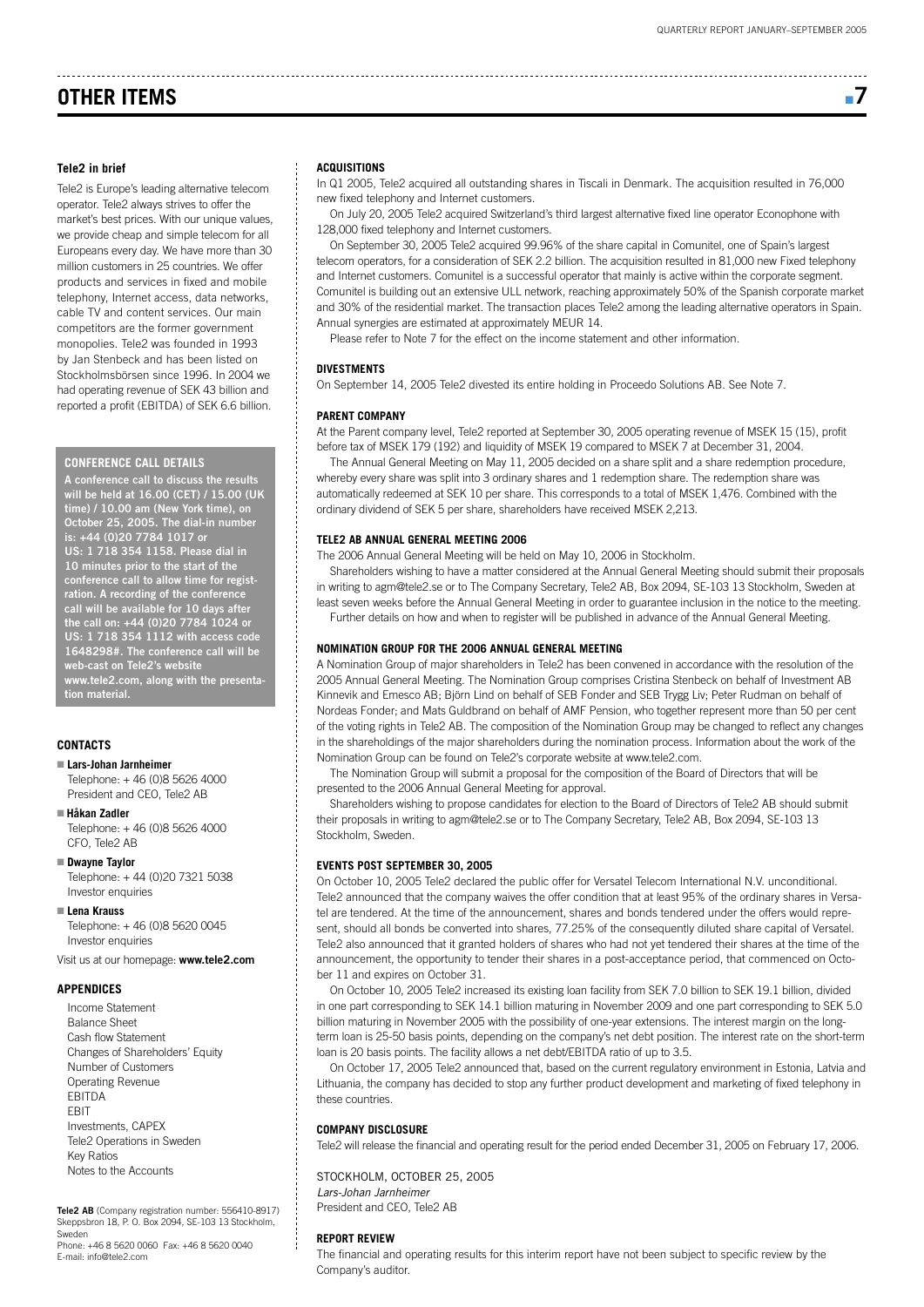# **INCOME STATEMENT**

| ۰,<br>I<br>٠  |
|---------------|
| ۰.<br>×<br>۰. |

|                                                    |             | 2005         | 2004         | 2004        | 2005      | 2004           |
|----------------------------------------------------|-------------|--------------|--------------|-------------|-----------|----------------|
| <b>MSEK</b>                                        | <b>Note</b> | Jan 1-Sep 30 | Jan 1-Sep 30 | Full year   | Q3        | Q <sub>3</sub> |
| Operating revenue                                  |             | 36,003       | 31,803       | 43,033      | 12,381    | 10,713         |
| Operating expenses                                 |             | $-32,776$    | $-28,426$    | $-38,784$   | $-11,107$ | $-9,522$       |
| Other operating revenues                           |             | 56           | 70           | 92          | 10        | 15             |
| Other operating expenses                           |             | $-24$        | $-34$        | $-40$       | $-10$     | $-13$          |
| Share of profit/loss of associated companies       |             | $-79$        | 38           | 17          | $-22$     | -1             |
| <b>Operating Profit, EBIT</b>                      |             | 3,180        | 3,451        | 4,318       | 1,252     | 1,194          |
|                                                    |             |              |              |             |           |                |
| Net interest expenses                              | 3           | $-100$       | $-170$       | $-273$      | $-34$     | $-42$          |
| Other financial items                              | 3           | $-141$       | $-2$         | 162         | $-5$      | $-8$           |
| Profit after financial items, EBT                  |             | 2,939        | 3,279        | 4,207       | 1,213     | 1,144          |
|                                                    |             |              |              |             |           |                |
| Taxes                                              |             | $-852$       | $-1,041$     | $-779$      | $-285$    | $-343$         |
| <b>PROFIT AFTER TAXES</b>                          |             | 2,087        | 2,238        | 3,428       | 928       | 801            |
|                                                    |             |              |              |             |           |                |
| ATTRIBUTABLE TO:                                   |             |              |              |             |           |                |
| Equity holders of the parent company               |             | 2,086        | 2,241        | 3,428       | 927       | 820            |
| Minority interest                                  |             | $\mathbf{1}$ | $-3$         |             | 1         | $-19$          |
| <b>PROFIT AFTER TAXES</b>                          |             | 2,087        | 2,238        | 3,428       | 928       | 801            |
|                                                    |             |              |              |             |           |                |
| Earnings per share after tax (SEK)                 |             | 4.71         | 5.06         | 7.74        | 2.09      | 1.85           |
| Earnings per share after tax, after dilution (SEK) |             | 4.71         | 5.05         | 7.73        | 2.10      | 1.85           |
| Number of shares, basic                            | 5           | 442,680,525  | 442,680,525  | 442,680,525 |           |                |
| Number of shares, weighted average                 | 5           | 442,680,525  | 442,680,525  | 442,680,525 |           |                |
| Number of shares after dilution                    | 5           | 444,484,455  | 444,625,755  | 444,616,335 |           |                |
| Number of shares after dilution, weighted average  | 5           | 443,221,941  | 443,711,795  | 443,661,170 |           |                |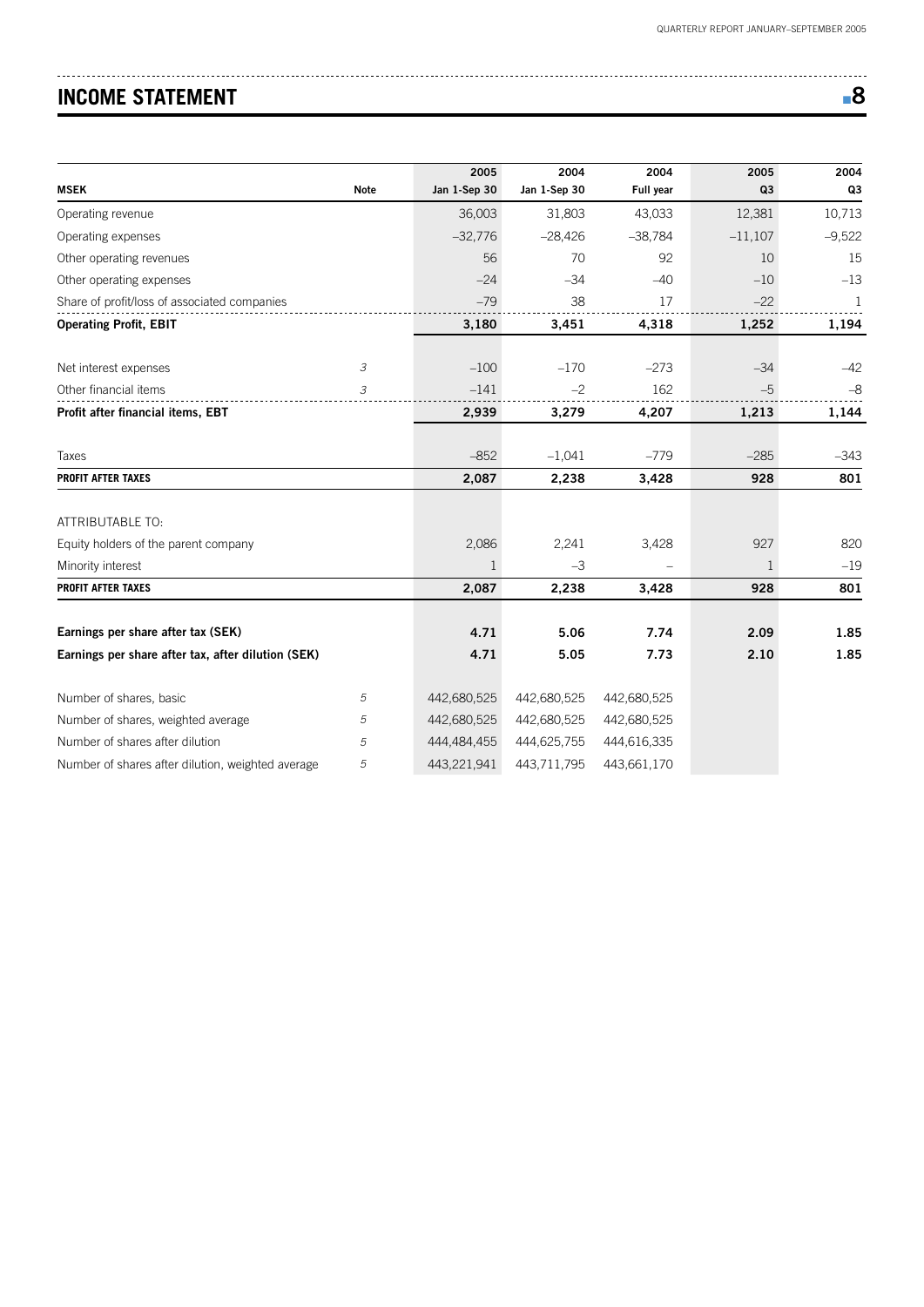# **BALANCE SHEET**  $\blacksquare$ 9

|                                     |                | 2005          | 2004   |
|-------------------------------------|----------------|---------------|--------|
| <b>MSEK</b>                         | Note           | <b>Sep 30</b> | Dec 31 |
| <b>ASSETS</b>                       |                |               |        |
| <b>Fixed assets</b>                 |                |               |        |
| Intangible assets                   |                | 27,467        | 24,016 |
| Tangible assets                     |                | 10,264        | 9,107  |
| Long-term financial assets          | $\sqrt{4}$     | 4,535         | 3,842  |
|                                     | 42,266         | 36,965        |        |
| <b>Current assets</b>               |                |               |        |
| Materials and supplies              |                | 350           | 308    |
| Current receivables                 |                | 11,212        | 10,444 |
| Cash and cash equivalents           |                | 2,825         | 2,148  |
|                                     |                | 14,387        | 12,900 |
| <b>TOTAL ASSETS</b>                 |                | 56,653        | 49,865 |
| <b>EQUITY AND LIABILITIES</b>       |                |               |        |
| Shareholders' equity                |                | 34,265        | 32,900 |
| Long-term liabilities               |                |               |        |
| Interest-bearing liabilities        |                | 4,464         | 1,728  |
| Non-interest-bearing liabilities    | $\overline{4}$ | 1,367         | 509    |
|                                     |                | 5,831         | 2,237  |
| <b>Short-term liabilities</b>       |                |               |        |
| Interest-bearing liabilities        |                | 3,667         | 3,308  |
| Non-interest-bearing liabilities    |                | 12,890        | 11,420 |
|                                     |                | 16,557        | 14,728 |
|                                     |                |               |        |
| <b>TOTAL EQUITY AND LIABILITIES</b> |                | 56,653        | 49,865 |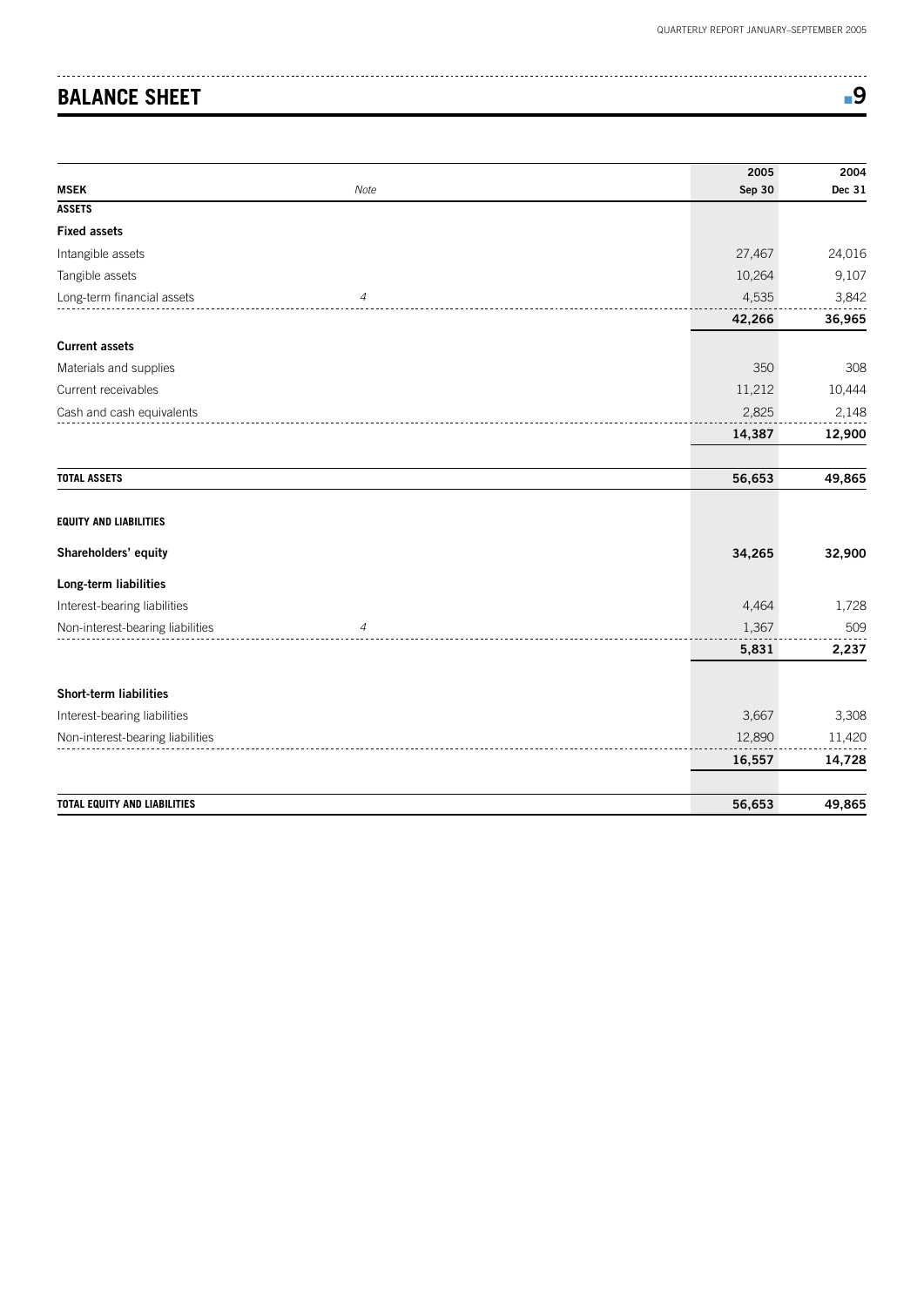# **CASH FLOW STATEMENT** ■ **10**

| ÷ | I<br>×<br>$-$ |
|---|---------------|
|---|---------------|

|                                                                |                | 2005         | 2004         | 2004            | 2005           | 2005     | 2005   | 2004     | 2004     | 2004           |
|----------------------------------------------------------------|----------------|--------------|--------------|-----------------|----------------|----------|--------|----------|----------|----------------|
| <b>MSEK</b>                                                    | <b>Note</b>    | Jan 1-Sep 30 | Jan 1-Sep 30 | Full year       | Q <sub>3</sub> | Q2       | Q1     | Q4       | Q3       | Q <sub>2</sub> |
| Cash flow from operation                                       |                | 4.344        | 4.494        | 6,228           | 1.635          | 1.361    | 1.348  | 1.734    | 1.574    | 1,499          |
| Change in working capital                                      |                | 190          | 226          | $-352$          | 289            | $-218$   | 119    | $-578$   | 12       | 6              |
| Cash flow from operating activities                            |                | 4,534        | 4,720        | 5,876           | 1,924          | 1,143    | 1,467  | 1,156    | 1,586    | 1,505          |
| Capital expeniture in intangible and<br>tangible assets, CAPEX |                | $-2,199$     | $-1,089$     | $-1,562$        | $-714$         | $-861$   | $-624$ | $-473$   | $-324$   | $-369$         |
| <b>Cash flow after CAPEX</b>                                   |                | 2,335        | 3,631        | 4,314           | 1,210          | 282      | 843    | 683      | 1,262    | 1,136          |
| Purchase of shares and participations                          | 7              | $-2,425$     | $-1,076$     | $-2,802$        | $-2,309$       | $-14$    | $-102$ | $-1,726$ | $-1,050$ | $-15$          |
| Sale of shares and participations                              | $\overline{7}$ | 40           | 33           | 932             | 18             | $\equiv$ | 22     | 899      | $\equiv$ | 33             |
| Change of long-term receivables                                |                | 14           | 8            | 15 <sub>1</sub> | $\mathbf{1}$   | $-3$     | 16     | 7        | 6        | 13             |
| Cash flow after investing activities                           |                | $-36$        | 2,596        | 2,459           | $-1,080$       | 265      | 779    | $-137$   | 218      | 1,167          |
| Financing activities                                           |                | 592          | $-2,009$     | $-3.074$        | 1,549          | $-576$   | $-381$ | $-1,065$ | $-14$    | $-2,111$       |
| Net change in cash                                             |                | 556          | 587          | $-615$          | 469            | $-311$   | 398    | $-1,202$ | 204      | $-944$         |
|                                                                |                |              |              |                 |                |          |        |          |          |                |
| Cash at beginning of period                                    |                | 2,148        | 2,773        | 2,773           | 2,404          | 2,594    | 2,148  | 3,361    | 3,179    | 4,194          |
| Exchange rate differences in cash                              |                | 121          | 1            | $-10$           | $-48$          | 121      | 48     | $-11$    | $-22$    | $-71$          |
| <b>CASH AT END OF PERIOD*</b>                                  |                | 2,825        | 3,361        | 2,148           | 2,825          | 2,404    | 2,594  | 2,148    | 3,361    | 3,179          |
| * of which restricted funds                                    |                | 421          | 451          | 365             | 421            | 418      | 387    | 365      | 451      | 456            |

# **CHANGES OF SHAREHOLDERS' EQUITY**

|                                          |             | 2005     | 2004   | 2004   |
|------------------------------------------|-------------|----------|--------|--------|
| MSEK                                     | <b>Note</b> | Sep 30   | Sep 30 | Dec 31 |
| Adjusted equity, January 1               | 8           | 32,900   | 30,378 | 30,378 |
| Dividend and redemption                  |             | $-2,213$ | $-443$ | $-443$ |
| Exchange rate differences                |             | 1,453    | $-64$  | $-463$ |
| Shareholders' contribution from minority |             | 38       |        |        |
| Profit, year-to-date                     |             | 2.087    | 2.238  | 3,428  |
| <b>EQUITY, END OF PERIOD</b>             |             | 34,265   | 32.109 | 32,900 |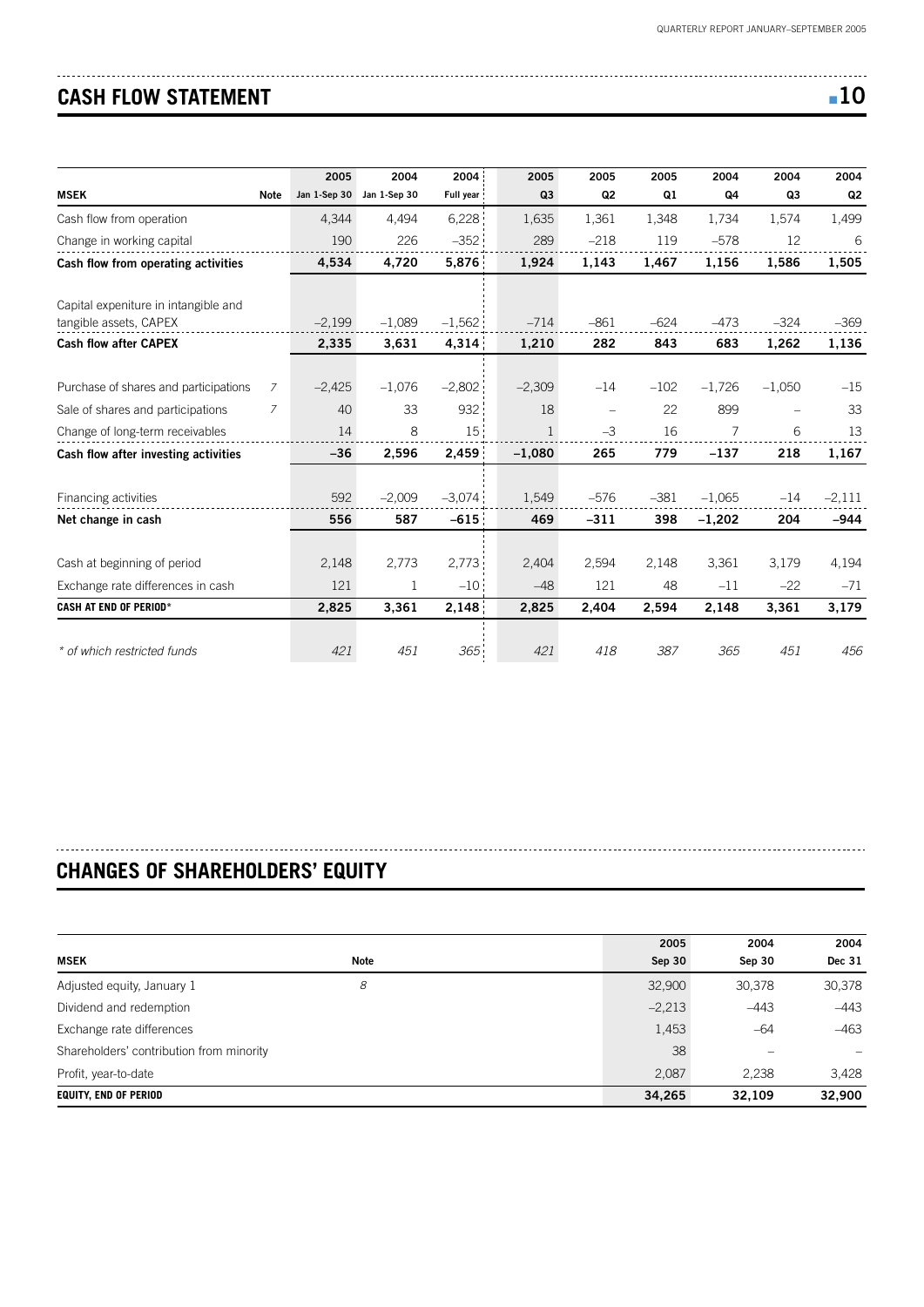# **NUMBER OF CUSTOMERS** ■ **11**

| - |  |
|---|--|
|   |  |

| 2004<br>2005<br>2005<br>2005<br>2004<br>2004<br>2005<br>2004<br>Q3<br>Q <sub>2</sub><br>Q1<br>Q3<br><b>Note</b><br>Sep 30<br>Sep 30<br>Q2<br>Change<br>kv 4<br>3,731<br>8%<br>88<br>60<br>79<br>50<br>45<br>4,019<br>61<br>$-25$<br>7<br>2,796<br>$-4%$<br>$-57$<br>$-50$<br>$-61$<br>$-9$<br>$-54$<br>2,695<br>185<br>179<br>3%<br>$-5$<br>$\mathbf 1$<br>11<br>1<br>$-1$<br>$-1$<br>3%<br>3<br>6,899<br>6,706<br>33<br>81<br>26<br>-10<br>$\qquad \qquad$<br>509<br>504<br>435<br>327<br>5,195<br>3,114<br>67%<br>759<br>309<br>53%<br>6<br>11<br>$\mathbf{2}$<br>87<br>57<br>11<br>$-1$<br>$\overline{c}$<br>10%<br>23<br>21<br>1<br>1<br>1<br>$-1$<br>5,305<br>66%<br>521<br>311<br>516<br>3,192<br>765<br>435<br>328<br><b>Central Europe</b><br>75<br>76%<br>15<br>5<br>132<br>14<br>23<br>7<br>13<br>Mobile telephony<br>6,549<br>$31\%$<br>201<br>Fixed telephony and Internet<br>4,983<br>207<br>346<br>328<br>556<br>378<br>7<br>32%<br>212<br>6,681<br>5,058<br>216<br>360<br>351<br>563<br>391<br>41<br>105%<br>3<br>84<br>41<br>$-1$<br>$6\%$<br>$-207$<br>168<br>8,647<br>8,163<br>8<br>306<br>$-58$<br>200<br>7<br>8,731<br>8,204<br>6%<br>$-166$<br>11<br>168<br>305<br>-58<br>200<br>809<br>620<br>30%<br>9<br>61<br>46<br>73<br>33<br>42<br>1,911<br>2,146<br>$-11%$<br>$-117$<br>$-116$<br>$-60$<br>58<br>17<br>131<br>2,720<br>$-2%$<br>$-108$<br>131<br>50<br>2,766<br>-55<br>$-14$<br>173<br>710<br>722<br>825<br><b>NET CUSTOMER INTAKE</b><br>1,384<br>1,016<br>1,082<br>209<br>76<br>484<br>Acquired companies<br>Ζ<br>$\overline{\phantom{m}}$<br>$\overline{7}$<br>Divested companies<br>$-46$<br>$\overline{\phantom{0}}$<br>-<br>17%<br>30,336<br>25,926<br>722<br>1,868<br>1,016<br>919<br>901<br>1,036<br>By business area<br>7,581<br>35%<br>885<br>666<br>429<br>427<br>Mobile telephony<br>10,239<br>678<br>525<br>of which prepaid<br>7,706<br>5,490<br>40%<br>559<br>337<br>582<br>$351\,$<br>738<br>403<br>Fixed telephony and Internet<br>19,889<br>18,145<br>10%<br>$-174$<br>657<br>$\overline{z}$<br>60<br>395<br>694<br>489<br>$4\%$<br>Cable TV<br>208<br>200<br>$\mathbf{1}$<br>12<br>$\overline{c}$<br>$-1$<br>$-4$<br>$-2$<br>7<br>209<br>76<br>484<br>Acquired companies<br>÷<br>7<br>Divested companies<br>-46 |                                  |        | NUMBER OF CUSTOMERS |     |     |     | <b>NET INTAKE</b> |       |       |       |
|----------------------------------------------------------------------------------------------------------------------------------------------------------------------------------------------------------------------------------------------------------------------------------------------------------------------------------------------------------------------------------------------------------------------------------------------------------------------------------------------------------------------------------------------------------------------------------------------------------------------------------------------------------------------------------------------------------------------------------------------------------------------------------------------------------------------------------------------------------------------------------------------------------------------------------------------------------------------------------------------------------------------------------------------------------------------------------------------------------------------------------------------------------------------------------------------------------------------------------------------------------------------------------------------------------------------------------------------------------------------------------------------------------------------------------------------------------------------------------------------------------------------------------------------------------------------------------------------------------------------------------------------------------------------------------------------------------------------------------------------------------------------------------------------------------------------------------------------------------------------------------------------------------------------------------------------------------------------------------------------------------------------------------------------------------------------------------------------------------------------------------------------------------------------------------------------------------------------------------------------------------------|----------------------------------|--------|---------------------|-----|-----|-----|-------------------|-------|-------|-------|
|                                                                                                                                                                                                                                                                                                                                                                                                                                                                                                                                                                                                                                                                                                                                                                                                                                                                                                                                                                                                                                                                                                                                                                                                                                                                                                                                                                                                                                                                                                                                                                                                                                                                                                                                                                                                                                                                                                                                                                                                                                                                                                                                                                                                                                                                |                                  |        |                     |     |     |     |                   |       |       |       |
|                                                                                                                                                                                                                                                                                                                                                                                                                                                                                                                                                                                                                                                                                                                                                                                                                                                                                                                                                                                                                                                                                                                                                                                                                                                                                                                                                                                                                                                                                                                                                                                                                                                                                                                                                                                                                                                                                                                                                                                                                                                                                                                                                                                                                                                                | <b>Thousands</b>                 |        |                     |     |     |     |                   |       |       |       |
|                                                                                                                                                                                                                                                                                                                                                                                                                                                                                                                                                                                                                                                                                                                                                                                                                                                                                                                                                                                                                                                                                                                                                                                                                                                                                                                                                                                                                                                                                                                                                                                                                                                                                                                                                                                                                                                                                                                                                                                                                                                                                                                                                                                                                                                                | <b>Nordic</b>                    |        |                     |     |     |     |                   |       |       |       |
|                                                                                                                                                                                                                                                                                                                                                                                                                                                                                                                                                                                                                                                                                                                                                                                                                                                                                                                                                                                                                                                                                                                                                                                                                                                                                                                                                                                                                                                                                                                                                                                                                                                                                                                                                                                                                                                                                                                                                                                                                                                                                                                                                                                                                                                                | Mobile telephony                 |        |                     |     |     |     |                   |       |       |       |
|                                                                                                                                                                                                                                                                                                                                                                                                                                                                                                                                                                                                                                                                                                                                                                                                                                                                                                                                                                                                                                                                                                                                                                                                                                                                                                                                                                                                                                                                                                                                                                                                                                                                                                                                                                                                                                                                                                                                                                                                                                                                                                                                                                                                                                                                | Fixed telephony and Internet     |        |                     |     |     |     |                   |       |       |       |
|                                                                                                                                                                                                                                                                                                                                                                                                                                                                                                                                                                                                                                                                                                                                                                                                                                                                                                                                                                                                                                                                                                                                                                                                                                                                                                                                                                                                                                                                                                                                                                                                                                                                                                                                                                                                                                                                                                                                                                                                                                                                                                                                                                                                                                                                | Cable TV                         |        |                     |     |     |     |                   |       |       |       |
|                                                                                                                                                                                                                                                                                                                                                                                                                                                                                                                                                                                                                                                                                                                                                                                                                                                                                                                                                                                                                                                                                                                                                                                                                                                                                                                                                                                                                                                                                                                                                                                                                                                                                                                                                                                                                                                                                                                                                                                                                                                                                                                                                                                                                                                                |                                  |        |                     |     |     |     |                   |       |       |       |
|                                                                                                                                                                                                                                                                                                                                                                                                                                                                                                                                                                                                                                                                                                                                                                                                                                                                                                                                                                                                                                                                                                                                                                                                                                                                                                                                                                                                                                                                                                                                                                                                                                                                                                                                                                                                                                                                                                                                                                                                                                                                                                                                                                                                                                                                | <b>Baltic &amp; Russia</b>       |        |                     |     |     |     |                   |       |       |       |
|                                                                                                                                                                                                                                                                                                                                                                                                                                                                                                                                                                                                                                                                                                                                                                                                                                                                                                                                                                                                                                                                                                                                                                                                                                                                                                                                                                                                                                                                                                                                                                                                                                                                                                                                                                                                                                                                                                                                                                                                                                                                                                                                                                                                                                                                | Mobile telephony                 |        |                     |     |     |     |                   |       |       |       |
|                                                                                                                                                                                                                                                                                                                                                                                                                                                                                                                                                                                                                                                                                                                                                                                                                                                                                                                                                                                                                                                                                                                                                                                                                                                                                                                                                                                                                                                                                                                                                                                                                                                                                                                                                                                                                                                                                                                                                                                                                                                                                                                                                                                                                                                                | Fixed telephony and Internet     |        |                     |     |     |     |                   |       |       |       |
|                                                                                                                                                                                                                                                                                                                                                                                                                                                                                                                                                                                                                                                                                                                                                                                                                                                                                                                                                                                                                                                                                                                                                                                                                                                                                                                                                                                                                                                                                                                                                                                                                                                                                                                                                                                                                                                                                                                                                                                                                                                                                                                                                                                                                                                                | Cable TV                         |        |                     |     |     |     |                   |       |       |       |
|                                                                                                                                                                                                                                                                                                                                                                                                                                                                                                                                                                                                                                                                                                                                                                                                                                                                                                                                                                                                                                                                                                                                                                                                                                                                                                                                                                                                                                                                                                                                                                                                                                                                                                                                                                                                                                                                                                                                                                                                                                                                                                                                                                                                                                                                |                                  |        |                     |     |     |     |                   |       |       |       |
|                                                                                                                                                                                                                                                                                                                                                                                                                                                                                                                                                                                                                                                                                                                                                                                                                                                                                                                                                                                                                                                                                                                                                                                                                                                                                                                                                                                                                                                                                                                                                                                                                                                                                                                                                                                                                                                                                                                                                                                                                                                                                                                                                                                                                                                                |                                  |        |                     |     |     |     |                   |       |       |       |
|                                                                                                                                                                                                                                                                                                                                                                                                                                                                                                                                                                                                                                                                                                                                                                                                                                                                                                                                                                                                                                                                                                                                                                                                                                                                                                                                                                                                                                                                                                                                                                                                                                                                                                                                                                                                                                                                                                                                                                                                                                                                                                                                                                                                                                                                |                                  |        |                     |     |     |     |                   |       |       |       |
|                                                                                                                                                                                                                                                                                                                                                                                                                                                                                                                                                                                                                                                                                                                                                                                                                                                                                                                                                                                                                                                                                                                                                                                                                                                                                                                                                                                                                                                                                                                                                                                                                                                                                                                                                                                                                                                                                                                                                                                                                                                                                                                                                                                                                                                                |                                  |        |                     |     |     |     |                   |       |       |       |
|                                                                                                                                                                                                                                                                                                                                                                                                                                                                                                                                                                                                                                                                                                                                                                                                                                                                                                                                                                                                                                                                                                                                                                                                                                                                                                                                                                                                                                                                                                                                                                                                                                                                                                                                                                                                                                                                                                                                                                                                                                                                                                                                                                                                                                                                |                                  |        |                     |     |     |     |                   |       |       |       |
|                                                                                                                                                                                                                                                                                                                                                                                                                                                                                                                                                                                                                                                                                                                                                                                                                                                                                                                                                                                                                                                                                                                                                                                                                                                                                                                                                                                                                                                                                                                                                                                                                                                                                                                                                                                                                                                                                                                                                                                                                                                                                                                                                                                                                                                                |                                  |        |                     |     |     |     |                   |       |       |       |
|                                                                                                                                                                                                                                                                                                                                                                                                                                                                                                                                                                                                                                                                                                                                                                                                                                                                                                                                                                                                                                                                                                                                                                                                                                                                                                                                                                                                                                                                                                                                                                                                                                                                                                                                                                                                                                                                                                                                                                                                                                                                                                                                                                                                                                                                | Southern Europe                  |        |                     |     |     |     |                   |       |       |       |
|                                                                                                                                                                                                                                                                                                                                                                                                                                                                                                                                                                                                                                                                                                                                                                                                                                                                                                                                                                                                                                                                                                                                                                                                                                                                                                                                                                                                                                                                                                                                                                                                                                                                                                                                                                                                                                                                                                                                                                                                                                                                                                                                                                                                                                                                | Mobile telephony                 |        |                     |     |     |     |                   |       |       |       |
|                                                                                                                                                                                                                                                                                                                                                                                                                                                                                                                                                                                                                                                                                                                                                                                                                                                                                                                                                                                                                                                                                                                                                                                                                                                                                                                                                                                                                                                                                                                                                                                                                                                                                                                                                                                                                                                                                                                                                                                                                                                                                                                                                                                                                                                                | Fixed telephony and Internet     |        |                     |     |     |     |                   |       |       |       |
|                                                                                                                                                                                                                                                                                                                                                                                                                                                                                                                                                                                                                                                                                                                                                                                                                                                                                                                                                                                                                                                                                                                                                                                                                                                                                                                                                                                                                                                                                                                                                                                                                                                                                                                                                                                                                                                                                                                                                                                                                                                                                                                                                                                                                                                                |                                  |        |                     |     |     |     |                   |       |       |       |
|                                                                                                                                                                                                                                                                                                                                                                                                                                                                                                                                                                                                                                                                                                                                                                                                                                                                                                                                                                                                                                                                                                                                                                                                                                                                                                                                                                                                                                                                                                                                                                                                                                                                                                                                                                                                                                                                                                                                                                                                                                                                                                                                                                                                                                                                |                                  |        |                     |     |     |     |                   |       |       |       |
|                                                                                                                                                                                                                                                                                                                                                                                                                                                                                                                                                                                                                                                                                                                                                                                                                                                                                                                                                                                                                                                                                                                                                                                                                                                                                                                                                                                                                                                                                                                                                                                                                                                                                                                                                                                                                                                                                                                                                                                                                                                                                                                                                                                                                                                                | <b>UK &amp; Benelux</b>          |        |                     |     |     |     |                   |       |       |       |
|                                                                                                                                                                                                                                                                                                                                                                                                                                                                                                                                                                                                                                                                                                                                                                                                                                                                                                                                                                                                                                                                                                                                                                                                                                                                                                                                                                                                                                                                                                                                                                                                                                                                                                                                                                                                                                                                                                                                                                                                                                                                                                                                                                                                                                                                | Mobile telephony                 |        |                     |     |     |     |                   |       |       |       |
|                                                                                                                                                                                                                                                                                                                                                                                                                                                                                                                                                                                                                                                                                                                                                                                                                                                                                                                                                                                                                                                                                                                                                                                                                                                                                                                                                                                                                                                                                                                                                                                                                                                                                                                                                                                                                                                                                                                                                                                                                                                                                                                                                                                                                                                                | Fixed telephony and Internet     |        |                     |     |     |     |                   |       |       |       |
|                                                                                                                                                                                                                                                                                                                                                                                                                                                                                                                                                                                                                                                                                                                                                                                                                                                                                                                                                                                                                                                                                                                                                                                                                                                                                                                                                                                                                                                                                                                                                                                                                                                                                                                                                                                                                                                                                                                                                                                                                                                                                                                                                                                                                                                                |                                  |        |                     |     |     |     |                   |       |       |       |
|                                                                                                                                                                                                                                                                                                                                                                                                                                                                                                                                                                                                                                                                                                                                                                                                                                                                                                                                                                                                                                                                                                                                                                                                                                                                                                                                                                                                                                                                                                                                                                                                                                                                                                                                                                                                                                                                                                                                                                                                                                                                                                                                                                                                                                                                |                                  |        |                     |     |     |     |                   |       |       |       |
|                                                                                                                                                                                                                                                                                                                                                                                                                                                                                                                                                                                                                                                                                                                                                                                                                                                                                                                                                                                                                                                                                                                                                                                                                                                                                                                                                                                                                                                                                                                                                                                                                                                                                                                                                                                                                                                                                                                                                                                                                                                                                                                                                                                                                                                                |                                  |        |                     |     |     |     |                   |       |       |       |
|                                                                                                                                                                                                                                                                                                                                                                                                                                                                                                                                                                                                                                                                                                                                                                                                                                                                                                                                                                                                                                                                                                                                                                                                                                                                                                                                                                                                                                                                                                                                                                                                                                                                                                                                                                                                                                                                                                                                                                                                                                                                                                                                                                                                                                                                |                                  |        |                     |     |     |     |                   |       |       |       |
|                                                                                                                                                                                                                                                                                                                                                                                                                                                                                                                                                                                                                                                                                                                                                                                                                                                                                                                                                                                                                                                                                                                                                                                                                                                                                                                                                                                                                                                                                                                                                                                                                                                                                                                                                                                                                                                                                                                                                                                                                                                                                                                                                                                                                                                                | <b>TOTAL NUMBER OF CUSTOMERS</b> |        |                     |     |     |     |                   |       |       |       |
|                                                                                                                                                                                                                                                                                                                                                                                                                                                                                                                                                                                                                                                                                                                                                                                                                                                                                                                                                                                                                                                                                                                                                                                                                                                                                                                                                                                                                                                                                                                                                                                                                                                                                                                                                                                                                                                                                                                                                                                                                                                                                                                                                                                                                                                                |                                  |        |                     |     |     |     |                   |       |       |       |
|                                                                                                                                                                                                                                                                                                                                                                                                                                                                                                                                                                                                                                                                                                                                                                                                                                                                                                                                                                                                                                                                                                                                                                                                                                                                                                                                                                                                                                                                                                                                                                                                                                                                                                                                                                                                                                                                                                                                                                                                                                                                                                                                                                                                                                                                |                                  |        |                     |     |     |     |                   |       |       |       |
|                                                                                                                                                                                                                                                                                                                                                                                                                                                                                                                                                                                                                                                                                                                                                                                                                                                                                                                                                                                                                                                                                                                                                                                                                                                                                                                                                                                                                                                                                                                                                                                                                                                                                                                                                                                                                                                                                                                                                                                                                                                                                                                                                                                                                                                                |                                  |        |                     |     |     |     |                   |       |       |       |
|                                                                                                                                                                                                                                                                                                                                                                                                                                                                                                                                                                                                                                                                                                                                                                                                                                                                                                                                                                                                                                                                                                                                                                                                                                                                                                                                                                                                                                                                                                                                                                                                                                                                                                                                                                                                                                                                                                                                                                                                                                                                                                                                                                                                                                                                |                                  |        |                     |     |     |     |                   |       |       |       |
|                                                                                                                                                                                                                                                                                                                                                                                                                                                                                                                                                                                                                                                                                                                                                                                                                                                                                                                                                                                                                                                                                                                                                                                                                                                                                                                                                                                                                                                                                                                                                                                                                                                                                                                                                                                                                                                                                                                                                                                                                                                                                                                                                                                                                                                                |                                  |        |                     |     |     |     |                   |       |       |       |
|                                                                                                                                                                                                                                                                                                                                                                                                                                                                                                                                                                                                                                                                                                                                                                                                                                                                                                                                                                                                                                                                                                                                                                                                                                                                                                                                                                                                                                                                                                                                                                                                                                                                                                                                                                                                                                                                                                                                                                                                                                                                                                                                                                                                                                                                |                                  |        |                     |     |     |     |                   |       |       |       |
|                                                                                                                                                                                                                                                                                                                                                                                                                                                                                                                                                                                                                                                                                                                                                                                                                                                                                                                                                                                                                                                                                                                                                                                                                                                                                                                                                                                                                                                                                                                                                                                                                                                                                                                                                                                                                                                                                                                                                                                                                                                                                                                                                                                                                                                                |                                  |        |                     |     |     |     |                   |       |       |       |
|                                                                                                                                                                                                                                                                                                                                                                                                                                                                                                                                                                                                                                                                                                                                                                                                                                                                                                                                                                                                                                                                                                                                                                                                                                                                                                                                                                                                                                                                                                                                                                                                                                                                                                                                                                                                                                                                                                                                                                                                                                                                                                                                                                                                                                                                | TOTAL NUMBER OF CUSTOMERS        | 30,336 | 25,926              | 17% | 919 | 722 | 901               | 1,868 | 1,016 | 1,036 |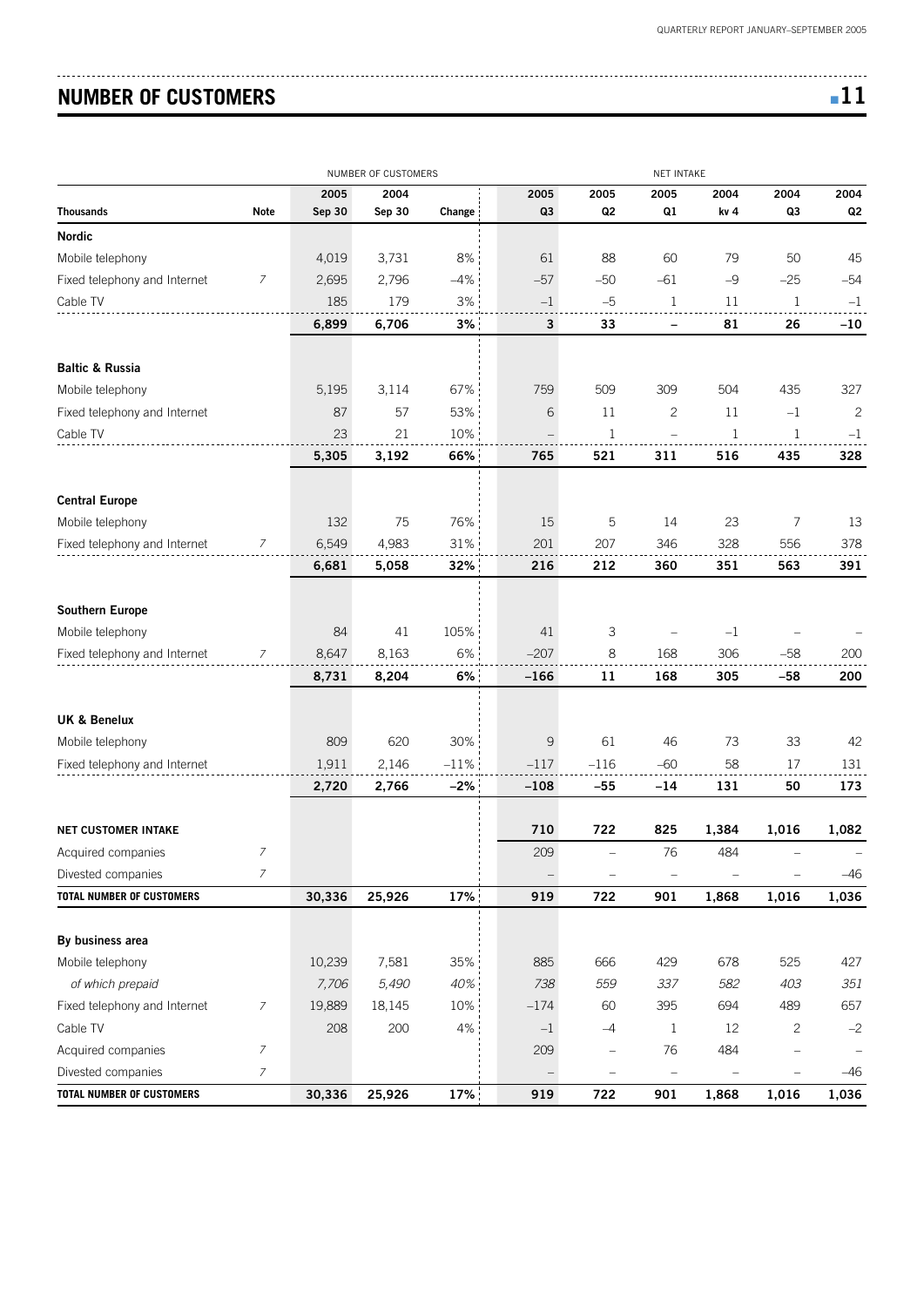# **OPERATING REVENUE**  $\blacksquare$  **12**

|                                |                  | 2005         | 2004         | 2005           | 2005           | 2005   | 2004         | 2004   | 2004   |
|--------------------------------|------------------|--------------|--------------|----------------|----------------|--------|--------------|--------|--------|
| <b>MSEK</b>                    | <b>Note</b>      | Jan 1-Sep 30 | Jan 1-Sep 30 | Q <sub>3</sub> | Q <sub>2</sub> | Q1     | Q4           | Q3     | Q2     |
| <b>Nordic</b>                  |                  |              |              |                |                |        |              |        |        |
| Mobile telephony               | $\it 1$          | 6,326        | 5,668        | 2,267          | 2,188          | 1,871  | 1,812        | 2,029  | 1,903  |
| Fixed telephony and Internet   |                  | 5,293        | 4,954        | 1,815          | 1,788          | 1,690  | 1,673        | 1,610  | 1,667  |
| Cable TV                       |                  | 159          | 150          | 52             | 54             | 53     | 51           | 46     | 51     |
| Other operations               |                  | 275          | 253          | 90             | 95             | 90     | 99           | 85     | 89     |
| Non-recurring item             | $\it 1$          | 134          |              | 134            | $\equiv$       |        |              |        |        |
| Adjustments for sales internal |                  | $-747$       | $-670$       | $-274$         | $-250$         | $-223$ | $-215$       | $-211$ | $-238$ |
|                                |                  | 11,440       | 10,355       | 4,084          | 3,875          | 3,481  | 3,420        | 3,559  | 3,472  |
| <b>Baltic &amp; Russia</b>     |                  |              |              |                |                |        |              |        |        |
| Mobile telephony               |                  | 2,873        | 2,324        | 1,100          | 955            | 818    | 854          | 856    | 772    |
| Fixed telephony and Internet   |                  | 94           | 77           | 37             | 31             | 26     | 31           | 26     | 27     |
| Cable TV                       |                  | 8            | 14           | $\mathbf{2}$   | 3              | 3      | $\mathbf{2}$ | 3      | 4      |
| Adjustments for sales internal |                  | $-18$        | $-3$         | $-10$          | $-5$           | $-3$   | $-2$         | $-1$   | $-1$   |
|                                |                  | 2,957        | 2,412        | 1,129          | 984            | 844    | 885          | 884    | 802    |
|                                |                  |              |              |                |                |        |              |        |        |
| <b>Central Europe</b>          |                  |              |              |                |                |        |              |        |        |
| Mobile telephony               |                  | 126          | 59           | 46             | 42             | 38     | 29           | 24     | 19     |
| Fixed telephony and Internet   |                  | 6,410        | 3,961        | 2,241          | 2,074          | 2,095  | 1,500        | 1,389  | 1,299  |
| Adjustments for sales internal |                  | $-403$       | $-366$       | $-152$         | $-126$         | $-125$ | $-125$       | $-113$ | $-121$ |
|                                |                  | 6,133        | 3,654        | 2,135          | 1,990          | 2,008  | 1,404        | 1,300  | 1,197  |
|                                |                  |              |              |                |                |        |              |        |        |
| <b>Southern Europe</b>         |                  |              |              |                |                |        |              |        |        |
| Mobile telephony               |                  | 37           | 24           | 22             | 8              | 7      | 7            | 8      | 8      |
| Fixed telephony and Internet   | $\mathbf{1}$     | 10,872       | 10,706       | 3,502          | 3,667          | 3,703  | 3,962        | 3,416  | 3,678  |
| Adjustments for sales internal |                  | $-485$       | $-410$       | $-172$         | $-159$         | $-154$ | $-137$       | $-148$ | $-145$ |
|                                |                  | 10,424       | 10,320       | 3,352          | 3,516          | 3,556  | 3,832        | 3,276  | 3,541  |
| <b>UK &amp; Benelux</b>        |                  |              |              |                |                |        |              |        |        |
| Mobile telephony               |                  | 1,216        | 861          | 451            | 409            | 356    | 336          | 322    | 291    |
| Fixed telephony and Internet   |                  | 4,147        | 4,646        | 1,342          | 1,381          | 1,424  | 1,468        | 1,514  | 1,520  |
| Cable TV                       |                  | 10           | 4            | $\overline{4}$ | 4              | 2      | 3            | $-2$   | 5      |
| Other operations               |                  | 67           | 69           | 25             | 21             | 21     | 21           | 23     | 21     |
| Adjustments for sales internal |                  | $-501$       | $-610$       | $-177$         | $-174$         | $-150$ | $-175$       | $-194$ | $-174$ |
|                                |                  | 4,939        | 4,970        | 1,645          | 1,641          | 1,653  | 1,653        | 1,663  | 1,663  |
|                                |                  |              |              |                |                |        |              |        |        |
| <b>Services</b>                |                  |              |              |                |                |        |              |        |        |
| Other operations               |                  | 252          | 213          | 90             | 83             | 79     | 87           | 79     | 71     |
| Adjustments for sales internal |                  | $-142$       | $-121$       | $-54$          | $-46$          | $-42$  | $-51$        | $-48$  | $-35$  |
|                                |                  | 110          | 92           | 36             | 37             | 37     | 36           | 31     | 36     |
|                                |                  |              |              |                |                |        |              |        |        |
| <b>TOTAL OPERATING REVENUE</b> |                  | 36,003       | 31,803       | 12,381         | 12,043         | 11,579 | 11,230       | 10,713 | 10,711 |
|                                |                  |              |              |                |                |        |              |        |        |
| By business area               |                  |              |              |                |                |        |              |        |        |
| Mobile telephony               |                  | 10,578       | 8,936        | 3,886          | 3,602          | 3,090  | 3,038        | 3,239  | 2,993  |
| Fixed telephony and Internet   | $\boldsymbol{l}$ | 26,816       | 24,344       | 8,937          | 8,941          | 8,938  | 8,634        | 7,955  | 8,191  |
| Cable TV                       |                  | 177          | 168          | 58             | 61             | 58     | 56           | 47     | 60     |
| Other operations               |                  | 594          | 535          | 205            | 199            | 190    | 207          | 187    | 181    |
| Non-recurring item             | $\boldsymbol{l}$ | 134          |              | 134            |                |        |              |        |        |
| Adjustments for sales internal |                  | $-2,296$     | $-2,180$     | $-839$         | $-760$         | $-697$ | $-705$       | $-715$ | $-714$ |
| <b>TOTAL OPERATING REVENUE</b> |                  | 36,003       | 31,803       | 12,381         | 12,043         | 11,579 | 11,230       | 10,713 | 10,711 |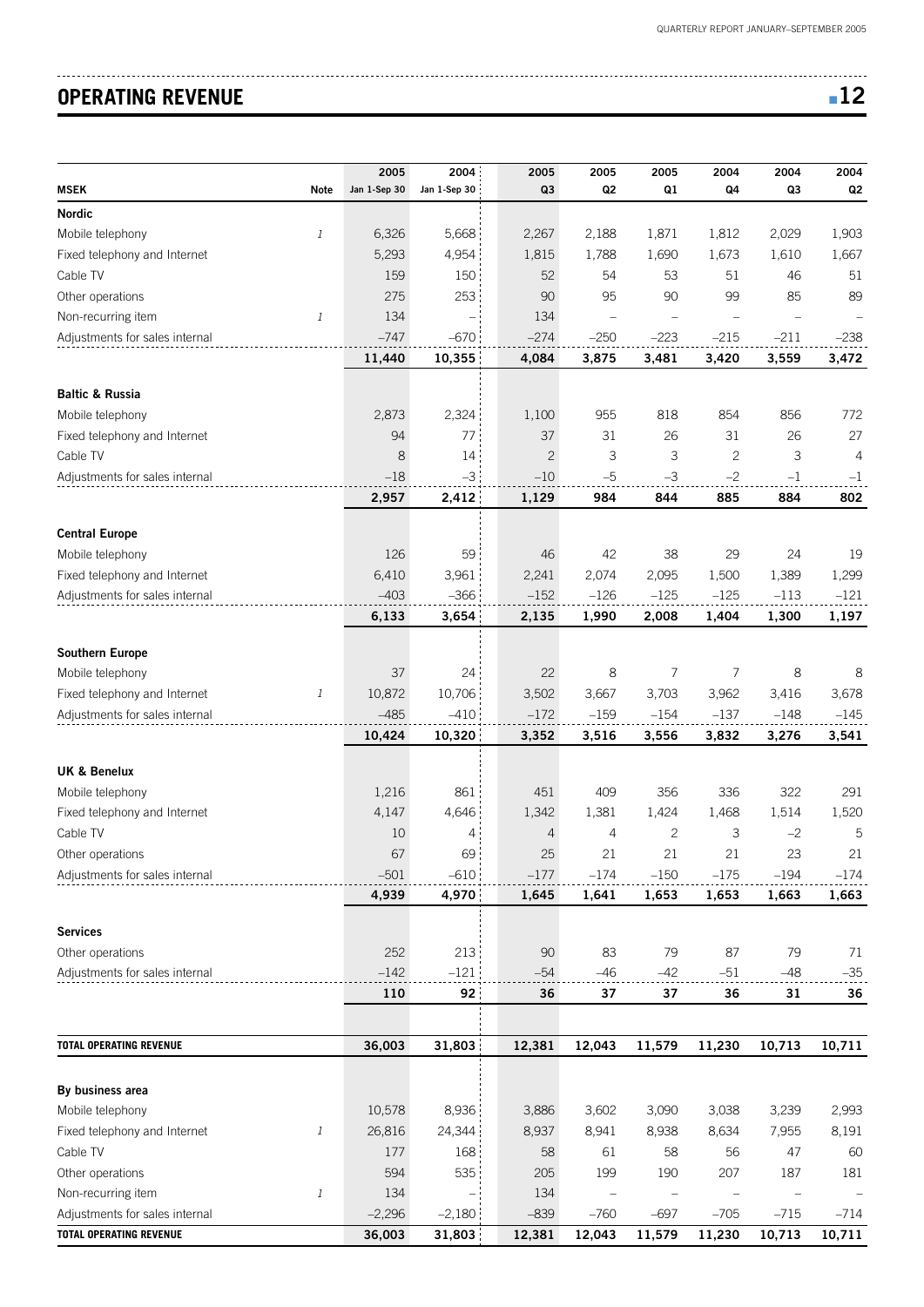# **EBITDA** ■ **13**

|                                        |                             | 2005         | 2004                     | 2005           | 2005                     | 2005                     | 2004           | 2004                     | 2004           |
|----------------------------------------|-----------------------------|--------------|--------------------------|----------------|--------------------------|--------------------------|----------------|--------------------------|----------------|
| <b>MSEK</b>                            | Note                        | Jan 1-Sep 30 | Jan 1-Sep 30             | Q <sub>3</sub> | Q2                       | Q1                       | Q <sub>4</sub> | Q3                       | Q2             |
| <b>Nordic</b>                          |                             |              |                          |                |                          |                          |                |                          |                |
| Mobile telephony                       |                             | 2,241        | 2,196                    | 839            | 772                      | 630                      | 636            | 787                      | 705            |
| Fixed telephony and Internet           |                             | 548          | 742                      | 283            | 176                      | 89                       | 265            | 222                      | 257            |
| Cable TV                               |                             | 17           | 26                       | $\mathbf{2}$   | 8                        | 7                        | 6              | 6                        | 7              |
| Other operations                       |                             | $-9$         | $-10$                    | $-3$           | $-3$                     | $-3$                     | 4              | $-12$                    | 3              |
| Non-recurring item                     | 1                           | 134          |                          | 134            | $\overline{\phantom{0}}$ |                          |                |                          |                |
|                                        |                             | 2,931        | 2,954                    | 1,255          | 953                      | 723                      | 911            | 1,003                    | 972            |
| <b>Baltic &amp; Russia</b>             |                             |              |                          |                |                          |                          |                |                          |                |
| Mobile telephony                       |                             | 794          | 740                      | 291            | 278                      | 225                      | 189            | 241                      | 271            |
| Fixed telephony and Internet           |                             | $-14$        | $-7$                     | $-5$           | $-16$                    | 7                        | $-5$           | $-2$                     | $-3$           |
| Cable TV                               |                             |              | 26                       |                | 8                        | $-8$                     | $\mathbf{1}$   |                          | 26             |
|                                        |                             | 780          | 759                      | 286            | 270                      | 224                      | 185            | 239                      | 294            |
| <b>Central Europe</b>                  |                             |              |                          |                |                          |                          |                |                          |                |
| Mobile telephony                       |                             | $-28$        | $-36$                    | $-2$           | $-10$                    | $-16$                    | $-21$          | $-15$                    | $-14$          |
| Fixed telephony and Internet           |                             | 457          | 199                      | 190            | 165                      | 102                      | 104            | 129                      | 55             |
|                                        |                             | 429          | 163                      | 188            | 155                      | 86                       | 83             | 114                      | 41             |
| <b>Southern Europe</b>                 |                             |              |                          |                |                          |                          |                |                          |                |
| Mobile telephony                       |                             | $-151$       | $-10$                    | $-110$         | $-32$                    | $-9$                     | $-5$           | $-3$                     |                |
| Fixed telephony and Internet           |                             | 964          | 937                      | 302            | 304                      | 358                      | 717            | 278                      | 359            |
|                                        |                             | 813          | 927                      | 192            | 272                      | 349                      | 712            | 275                      | 359            |
|                                        |                             |              |                          |                |                          |                          |                |                          |                |
| <b>UK &amp; Benelux</b>                |                             |              |                          |                |                          |                          |                |                          |                |
| Mobile telephony                       |                             | 135          | 174                      | 98             | 25                       | 12                       | $-7$           | 49                       | 60             |
| Fixed telephony and Internet           |                             | 13           | $-163$                   | $-6$<br>$-7$   | 6<br>$-6$                | 13                       | $-124$<br>$-6$ | $-49$                    | $-63$<br>$-5$  |
| Cable TV<br>Other operations           |                             | $-19$<br>9   | $-13$<br>6               | 5              | $\mathbf{2}$             | -6<br>$\mathbf{2}$       | $\mathbf{2}$   | $-5$<br>3                | $\overline{4}$ |
| Non-recurring item                     | $\mathcal{Z}_{\mathcal{C}}$ | $-161$       | $\overline{\phantom{0}}$ | $-161$         | $\equiv$                 | $\overline{\phantom{0}}$ |                |                          |                |
|                                        |                             | $-23$        | $\overline{4}$           | $-71$          | 27                       | 21                       | $-135$         | $-2$                     | -4             |
|                                        |                             |              |                          |                |                          |                          |                |                          |                |
| <b>Services</b>                        |                             |              |                          |                |                          |                          |                |                          |                |
| Other operations                       |                             | 46           | 50                       | 23             | 12                       | 11                       | 16             | 32                       | 9              |
|                                        |                             | 46           | 50                       | 23             | 12                       | 11                       | 16             | 32                       | 9              |
| <b>TOTAL EBITDA</b>                    |                             | 4,976        | 4,857                    | 1,873          | 1,689                    | 1,414                    | 1,772          | 1,661                    | 1,671          |
|                                        |                             |              |                          |                |                          |                          |                |                          |                |
| By business area<br>Mobile telephony   |                             | 2,991        | 3,064                    | 1,116          | 1,033                    | 842                      | 792            | 1,059                    | 1,022          |
| Fixed telephony and Internet           |                             | 1,968        | 1,708                    | 764            | 635                      | 569                      | 957            | 578                      | 605            |
| Cable TV                               |                             | $-2$         | 39                       | $-5$           | 10                       | $-7$                     | $\mathbf{1}$   | $\mathbf{1}$             | 28             |
| Other operations                       |                             | 46           | 46                       | 25             | $11\,$                   | 10                       | 22             | 23                       | 16             |
| Non-recurring items                    | 1, 2                        | $-27$        | $\qquad \qquad -$        | $-27$          | $\overline{\phantom{0}}$ | ÷                        | $\equiv$       | $\overline{\phantom{0}}$ |                |
| <b>TOTAL EBITDA</b>                    |                             | 4,976        | 4,857                    | 1,873          | 1,689                    | 1,414                    | 1,772          | 1,661                    | 1,671          |
|                                        |                             |              |                          |                |                          |                          |                |                          |                |
| <b>EBITDA</b> margin                   |                             |              |                          |                |                          |                          |                |                          |                |
| Nordic                                 | $\it 1$                     | 26%          | 29%                      | 31%            | 25%                      | 21%                      | 27%            | 28%                      | 28%            |
| Baltic & Russia                        |                             | 26%          | $31\%$                   | 25%            | 27%                      | 27%                      | 21%            | 27%                      | 37%            |
| Central Europe                         |                             | 7%           | 4%                       | 9%             | 8%                       | 4%                       | 6%             | 9%                       | 3%             |
| Southern Europe                        |                             | 8%           | 9%                       | 6%             | 8%                       | 10%                      | 19%            | 8%                       | 10%            |
| UK & Benelux                           | $\mathfrak{p}$              | $0\%$        | 0%                       | $-4%$          | 2%                       | 1%                       | $-8%$          | 0%                       | $0\%$          |
| Services<br><b>TOTAL EBITDA MARGIN</b> |                             | 42%<br>14%   | 54%<br>15%               | 64%<br>15%     | 32%<br>14%               | 30%<br>12%               | 44%<br>16%     | 103%<br>16%              | 25%<br>16%     |
|                                        |                             |              |                          |                |                          |                          |                |                          |                |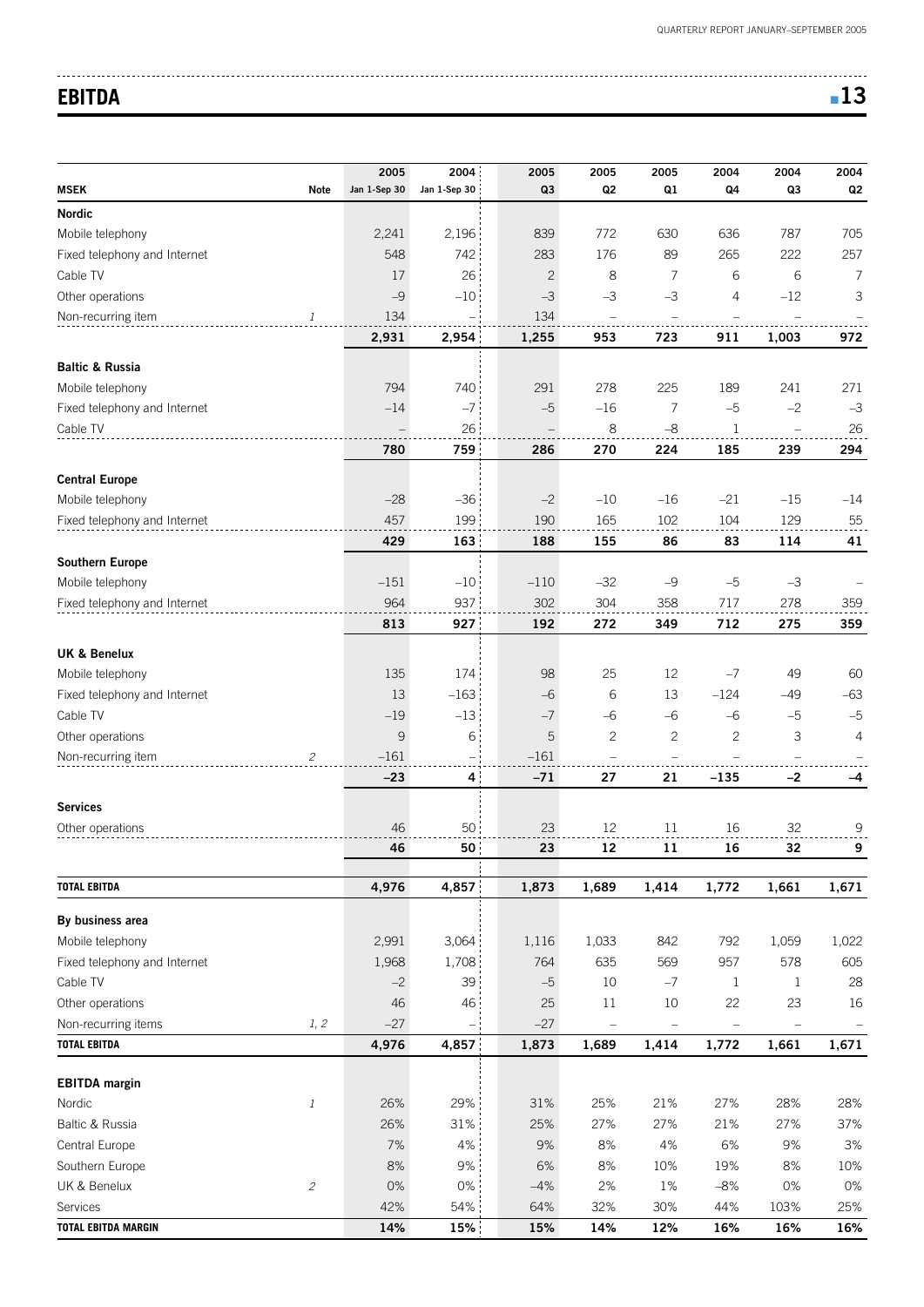# **EBIT EBIT**

|                                           |                                                 | 2005   | 2004                      | 2005           | 2005                     | 2005              | 2004                     | 2004         | 2004         |
|-------------------------------------------|-------------------------------------------------|--------|---------------------------|----------------|--------------------------|-------------------|--------------------------|--------------|--------------|
| <b>MSEK</b>                               | <b>Note</b>                                     |        | Jan 1-Sep 30 Jan 1-Sep 30 | Q <sub>3</sub> | Q <sub>2</sub>           | Q1                | Q4                       | Q3           | Q2           |
| <b>Nordic</b>                             |                                                 |        |                           |                |                          |                   |                          |              |              |
| Mobile telephony                          |                                                 | 1,805  | 1,930                     | 684            | 638                      | 483               | 492                      | 682          | 627          |
| Fixed telephony and Internet              |                                                 | 279    | 455                       | 210            | 81                       | $-12$             | 178                      | 130          | 160          |
| Cable TV                                  |                                                 | $-17$  | $-18$                     | $-10$          | $-4$                     | $-3$              | $-50$                    | $-8$         | $-8$         |
| Other operations                          |                                                 | $-15$  | $-12$                     | $-6$           | $-4$                     | $-5$              | 3                        | $-13$        | 3            |
| Non-recurring item                        | 1                                               | 134    |                           | 134            |                          |                   |                          |              |              |
|                                           |                                                 | 2,186  | 2,355                     | 1,012          | 711                      | 463               | 623                      | 791          | 782          |
| <b>Baltic &amp; Russia</b>                |                                                 |        |                           |                |                          |                   |                          |              |              |
| Mobile telephony                          |                                                 | 488    | 337                       | 182            | 179                      | 127               | 114                      | 113          | 129          |
| Fixed telephony and Internet              |                                                 | $-16$  | $-8$                      | $-6$           | $-16$                    | 6                 | $-5$                     | $-2$         | $-4$         |
| Cable TV                                  |                                                 | $-1$   | 23                        |                | 7                        | $-8$              |                          | $-1$         | 26           |
|                                           |                                                 | 471    | 352                       | 176            | 170                      | 125               | 109                      | 110          | 151          |
|                                           |                                                 |        |                           |                |                          |                   |                          |              |              |
| <b>Central Europe</b><br>Mobile telephony |                                                 | $-35$  | $-43$                     | $-3$           | $-13$                    | $-19$             | $-23$                    | $-17$        | $-16$        |
| Fixed telephony and Internet              | 2                                               | 112    | 66                        | 78             | 43                       | $-9$              | $-326$                   | 80           | 10           |
|                                           |                                                 | 77     | 23                        | 75             | 30                       | -28               | $-349$                   | 63           | $-6$         |
|                                           |                                                 |        |                           |                |                          |                   |                          |              |              |
| Southern Europe                           |                                                 |        |                           |                |                          |                   |                          |              |              |
| Mobile telephony                          |                                                 | $-152$ | $-10$                     | $-111$         | $-32$                    | $-9$              | $-5$                     | $-3$         |              |
| Fixed telephony and Internet              |                                                 | 804    | 837                       | 230            | 261                      | 313               | 663                      | 252          | 318          |
|                                           |                                                 | 652    | 827                       | 119            | 229                      | 304               | 658                      | 249          | 318          |
| <b>UK &amp; Benelux</b>                   |                                                 |        |                           |                |                          |                   |                          |              |              |
| Mobile telephony                          |                                                 | 33     | 90                        | 59             | $-5$                     | $-21$             | $-38$                    | 21           | 31           |
| Fixed telephony and Internet              |                                                 | $-81$  | $-206$                    | $-36$          | $-32$                    | $-13$             | $-137$                   | $-63$        | $-73$        |
| Cable TV                                  |                                                 | $-20$  | $-17$                     | $-8$           | $-6$                     | $-6$              | $-8$                     | $-6$         | $-6$         |
| Other operations                          |                                                 | 3      | $-2$                      | 4              | $\overline{\phantom{0}}$ | $-1$              | $-1$                     | $\mathbf{2}$ | 1            |
| Non-recurring item                        | 2                                               | $-161$ | $\equiv$                  | $-161$         | $\qquad \qquad -$        |                   |                          |              |              |
|                                           |                                                 | $-226$ | $-135$                    | $-142$         | $-43$                    | $-41$             | $-184$                   | $-46$        | -47          |
|                                           |                                                 |        |                           |                |                          |                   |                          |              |              |
| <b>Services</b>                           |                                                 |        |                           |                |                          |                   |                          |              |              |
| Other operations                          |                                                 | 20     | 29                        | 12             | 3                        | 5                 | 10                       | 27           | $-2$         |
|                                           |                                                 | 20     | 29                        | $12 \,$        | 3                        | 5                 | 10                       | 27           | $-2$         |
| <b>TOTAL EBIT</b>                         |                                                 | 3,180  | 3,451                     | 1,252          | 1,100                    | 828               | 867                      | 1,194        | 1,196        |
| By business area                          |                                                 |        |                           |                |                          |                   |                          |              |              |
| Mobile telephony                          |                                                 | 2,139  | 2,304                     | 811            | 767                      | 561               | 540                      | 796          | 771          |
| Fixed telephony and Internet              | $\mathfrak{2}% \left( \mathfrak{2}\right) ^{2}$ | 1,098  | 1,144                     | 476            | 337                      | 285               | 373                      | 397          | 411          |
| Cable TV                                  |                                                 | $-38$  | $-12$                     | $-18$          | $-3$                     | $-17$             | $-58$                    | $-15$        | 12           |
| Other operations                          |                                                 | 8      | $15\,$                    | 10             | $-1$                     | $-1$              | 12                       | 16           | $\mathbf{2}$ |
| Non-recurring items                       | 1, 2                                            | $-27$  | $\hspace{1.0cm} -$        | $-27$          | $\overline{\phantom{m}}$ | $\qquad \qquad -$ | $\overline{\phantom{a}}$ | $\equiv$     |              |
| <b>TOTAL EBIT</b>                         |                                                 | 3,180  | 3,451                     | 1,252          | 1,100                    | 828               | 867                      | 1,194        | 1,196        |
|                                           |                                                 |        |                           |                |                          |                   |                          |              |              |
| <b>EBIT</b> margin                        |                                                 |        |                           |                |                          |                   |                          |              |              |
| Nordic                                    | $\mathbf{1}$                                    | 19%    | 23%                       | 25%            | 18%                      | 13%               | 18%                      | 22%          | 23%          |
| Baltic & Russia                           |                                                 | 16%    | 15%                       | 16%            | 17%                      | 15%               | 12%                      | 12%          | 19%          |
| Central Europe                            | $\mathcal{L}_{\mathcal{L}}$                     | 1%     | $1\%$                     | 4%             | 2%                       | $-1%$             | $-25%$                   | $5%$         | $-1\%$       |
| Southern Europe                           |                                                 | 6%     | $8\%$                     | $4%$           | 7%                       | 9%                | 17%                      | 8%           | $9%$         |
| UK & Benelux                              | $\mathfrak{p}$                                  | $-5%$  | $-3%$                     | $-9%$          | $-3%$                    | $-2%$             | $-11%$                   | $-3%$        | $-3%$        |
| Services                                  |                                                 | 18%    | 32%                       | 33%            | $8%$                     | 14%               | 28%                      | 87%          | $-6%$        |
| <b>TOTAL EBIT MARGIN</b>                  |                                                 | $9%$   | 11%                       | 10%            | $9%$                     | 7%                | 8%                       | 11%          | 11%          |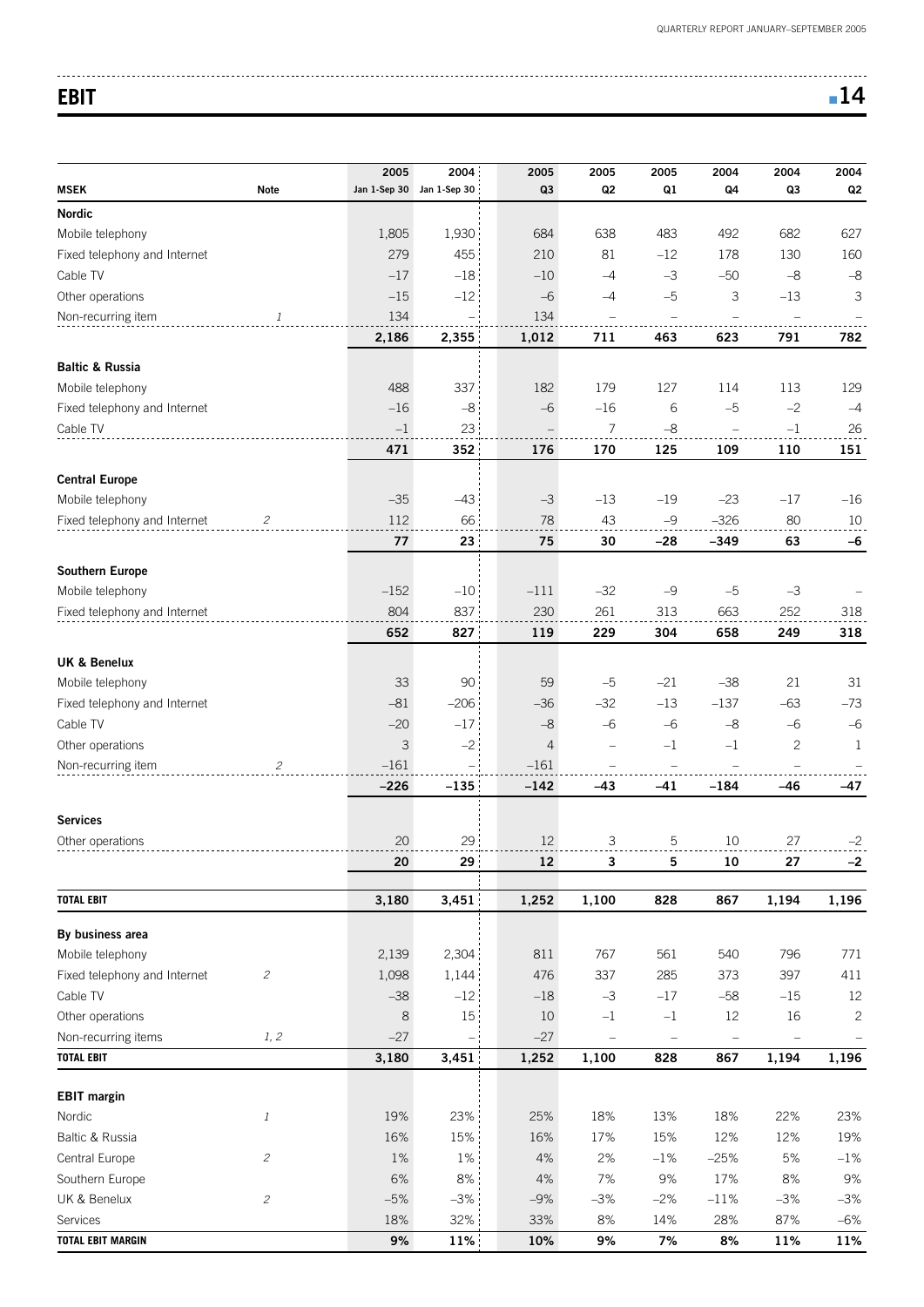# **INVESTMENTS, CAPEX All and STATE SERVICES ASSOCIATES**

| -<br>$\sim$<br>۰.<br>M.<br>- |
|------------------------------|
|------------------------------|

|                                      | 2005         | 2004             | 2005           | 2005 | 2005 | 2004         | 2004         | 2004           |
|--------------------------------------|--------------|------------------|----------------|------|------|--------------|--------------|----------------|
| <b>MSEK</b>                          | Jan 1-Sep 30 | Jan 1-Sep 30     | Q <sub>3</sub> | Q2   | Q1   | Q4           | Q3           | Q <sub>2</sub> |
| <b>Market areas</b>                  |              |                  |                |      |      |              |              |                |
| Nordic                               | 439          | 337              | 175            | 153  | 111  | 93           | 90           | 141            |
| Baltic & Russia                      | 1,104        | 411              | 388            | 291  | 425  | 273          | 139          | 94             |
| Central Europe                       | 147          | 135              | 52             | 57   | 38   | 21           | 32           | 67             |
| Southern Europe                      | 409          | 86 <sub>1</sub>  | 49             | 342  | 18   | 33           | 34           | 36             |
| UK & Benelux                         | 67           | 90:              | 35             | 12   | 20   | 40           | 24           | 16             |
| Services                             | 33           | 30 <sub>1</sub>  | 15             | 6    | 12   | 13           | 5            | 15             |
| <b>INVESTMENTS IN INTANGIBLE AND</b> |              |                  |                |      |      |              |              |                |
| <b>TANGIBLE ASSETS</b>               | 2,199        | 1,089            | 714            | 861  | 624  | 473          | 324          | 369            |
| <b>Business areas</b>                |              |                  |                |      |      |              |              |                |
| Mobile telephony                     | 1,355        | 666              | 472            | 383  | 500  | 397          | 195          | 182            |
| Fixed telephony and Internet         | 802          | 378 <sub>1</sub> | 234            | 466  | 102  | 54           | 121          | 166            |
| Cable TV                             | 6            | 6 <sup>1</sup>   | $\overline{c}$ | 3    | 1    | $\mathbf{1}$ | $\mathbf{2}$ | $\mathbf{2}$   |
| Other operations                     | 36           | 39:              | 6              | 9    | 21   | 21           | 6            | 19             |
| <b>INVESTMENTS IN INTANGIBLE AND</b> |              |                  |                |      |      |              |              |                |
| <b>TANGIBLE ASSETS</b>               | 2,199        | 1,089            | 714            | 861  | 624  | 473          | 324          | 369            |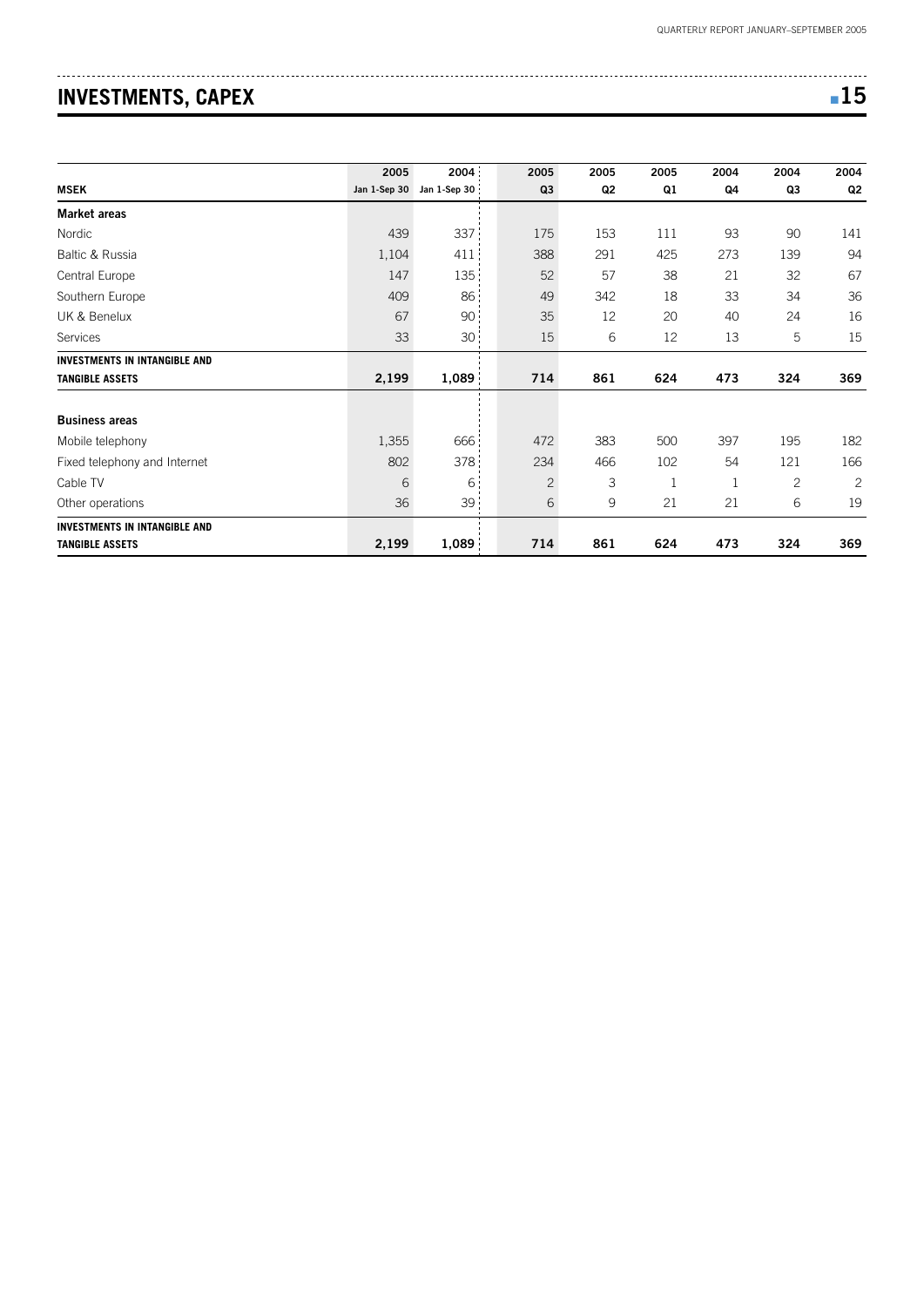# **TELE2-OPERATIONS IN SWEDEN\*** ■ **16**

| ۰.<br>×<br>$\sim$ |
|-------------------|
|-------------------|

|                                |                | 2005  | 2004                      | 2005       | 2005                                                                         | 2005     | 2004     | 2004     | 2004           |
|--------------------------------|----------------|-------|---------------------------|------------|------------------------------------------------------------------------------|----------|----------|----------|----------------|
| <b>MSEK</b>                    | <b>Note</b>    |       | Jan 1-Sep 30 Jan 1-Sep 30 | Q3         | Q <sub>2</sub>                                                               | Q1       | Q4       | Q3       | Q <sub>2</sub> |
| <b>Operating revenue</b>       |                |       |                           |            |                                                                              |          |          |          |                |
| Mobile telephony               | $\mathbf{1}$   | 5,043 | 4,826                     | 1,760      | 1,761                                                                        | 1,522    | 1,480    | 1,681    | 1,622          |
| Fixed telephony and Internet   |                | 3,127 | 2,904                     | 1,102      | 1,053                                                                        | 972      | 963      | 938      | 970            |
| Cable TV                       |                | 159   | 150                       | 52         | 54                                                                           | 53       | 51       | 46       | 51             |
| Non-recurring item             | $\mathbf{1}$   | 134   | $\overline{\phantom{a}}$  | 134        | $\hspace{0.1in} \hspace{0.1in} \hspace{0.1in} \hspace{0.1in} \hspace{0.1in}$ | $\equiv$ |          | $\equiv$ |                |
| <b>TOTAL OPERATING REVENUE</b> |                | 8,463 | 7,880                     | 3,048      | 2,868                                                                        | 2,547    | 2,494    | 2,665    | 2,643          |
|                                |                |       |                           |            |                                                                              |          |          |          |                |
| <b>EBITDA</b>                  |                |       |                           |            |                                                                              |          |          |          |                |
| Mobile telephony               |                | 2,279 | 2,201                     | 850        | 797                                                                          | 632      | 648      | 773      | 716            |
| Fixed telephony and Internet   |                | 432   | 597                       | 231        | 123                                                                          | 78       | 195      | 189      | 204            |
| Cable TV                       |                | 17    | 26                        | $\sqrt{2}$ | 8                                                                            | 7        | 6        | 6        | 7              |
| Non-recurring item             | 1              | 134   |                           | 134        | $\equiv$                                                                     | $\equiv$ |          |          |                |
| <b>TOTAL EBITDA</b>            |                | 2,862 | 2,824                     | 1,217      | 928                                                                          | 717      | 849      | 968      | 927            |
| <b>EBITDA</b> margin           |                |       |                           |            |                                                                              |          |          |          |                |
| Mobile telephony               | $\mathbf{1}$   | 45%   | 46%                       | 48%        | 45%                                                                          | 42%      | 44%      | 46%      | 44%            |
| Fixed telephony and Internet   |                | 14%   | 21%                       | 21%        | 12%                                                                          | $8%$     | 20%      | 20%      | 21%            |
| Cable TV                       |                | 11%   | 17%                       | 4%         | 15%                                                                          | 13%      | 12%      | 13%      | 14%            |
| <b>TOTAL EBITDA MARGIN</b>     |                | 34%   | 36%                       | 40%        | 32%                                                                          | 28%      | 34%      | 36%      | 35%            |
| <b>EBIT</b>                    |                |       |                           |            |                                                                              |          |          |          |                |
| Mobile telephony               |                | 1,878 | 1,938                     | 719        | 668                                                                          | 491      | 506      | 674      | 637            |
| Fixed telephony and Internet   |                | 223   | 364                       | 165        | 55                                                                           | 3        | 126      | 113      | 127            |
| Cable TV                       |                | $-15$ | $-16$                     | $-9$       | $-4$                                                                         | $-2$     | $-49$    | $-8$     | $-7$           |
| Non-recurring item             | $\mathfrak{1}$ | 134   | $\equiv$                  | 134        | $\hspace{0.1in} \hspace{0.1in} \hspace{0.1in} \hspace{0.1in} \hspace{0.1in}$ | $\equiv$ | $\equiv$ | $\equiv$ |                |
| <b>TOTAL EBIT</b>              |                | 2,220 | 2,286                     | 1,009      | 719                                                                          | 492      | 583      | 779      | 757            |
|                                |                |       |                           |            |                                                                              |          |          |          |                |
| <b>EBIT margin</b>             |                |       |                           |            |                                                                              |          |          |          |                |
| Mobile telephony               | $\it 1$        | 37%   | 40%                       | 41%        | 38%                                                                          | 32%      | 34%      | 40%      | 39%            |
| Fixed telephony and Internet   |                | 7%    | 13%                       | 15%        | 5%                                                                           | 0%       | 13%      | 12%      | 13%            |
| Cable TV                       |                | $-9%$ | $-11\%$                   | $-17%$     | $-7%$                                                                        | $-4%$    | $-96%$   | $-17%$   | $-14%$         |
| <b>TOTAL EBIT MARGIN</b>       |                | 26%   | 29%                       | 33%        | 25%                                                                          | 19%      | 23%      | 29%      | 29%            |

\* Tele2 Sverige AB, Optimal Telecom AB, Cable TV operations in Sweden and result from shares in the joint venture Svenska UMTS-nät AB.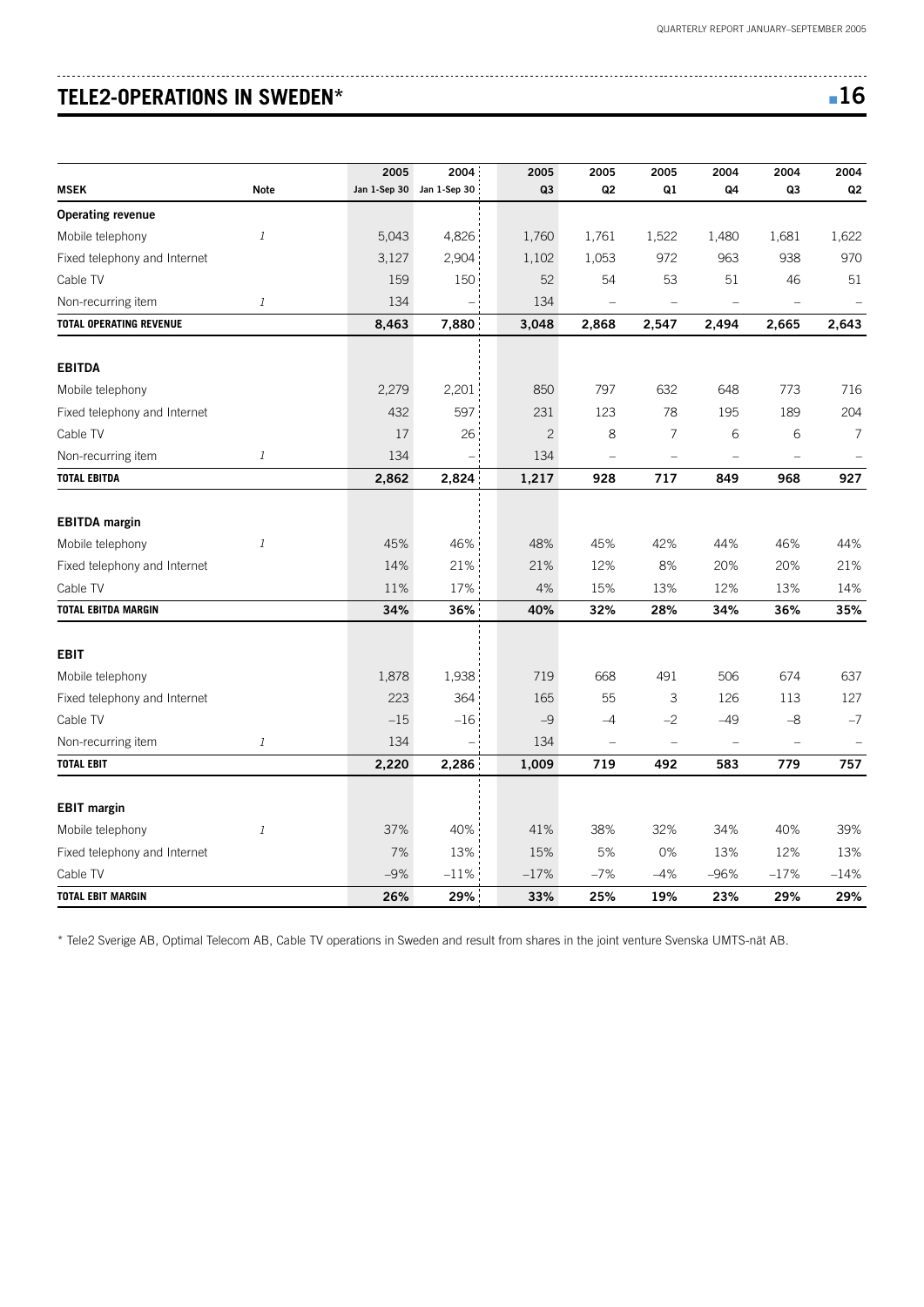# **KEY RATIOS** ■ **17**

|                                                      | 2005         | 2004         | 2004    |
|------------------------------------------------------|--------------|--------------|---------|
| <b>MSEK</b>                                          | Jan 1-Sep 30 | Jan 1-Sep 30 |         |
| Operating revenue                                    | 36,003       | 31,803       | 43,033  |
| Number of customers, in thousand                     | 30,336       | 25,926       | 27,794  |
| EBITDA                                               | 4,976        | 4,857        | 6,629   |
| EBIT                                                 | 3,180        | 3,451        | 4,318   |
| EBT                                                  | 2,939        | 3,279        | 4,207   |
| Profit after taxes                                   | 2,087        | 2,238        | 3,428   |
| Shareholders' equity                                 | 34,265       | 32,109       | 32,900  |
| Shareholders' equity, after dilution                 | 34,298       | 32,172       | 32,960  |
| Total assets                                         | 56,653       | 49,281       | 49,865  |
| Cash flow from operating activities                  | 4,534        | 4,720        | 5,876   |
| Cash flow after CAPEX                                | 2,335        | 3,631        | 4,314   |
| Liquidity                                            | 2,641        | 4,324        | 5,113   |
| Net borrowing                                        | 5,289        | 2,296        | 2,823   |
| Investments in intangible and tangible assets, CAPEX | 2,199        | 1,089        | 1,562   |
| Investments in shares and long-term receivables      | 2,412        | 1,035        | 1,756   |
| Key ratio                                            |              |              |         |
| Equity/assets ratio, %                               | 61           | 65           | 66      |
| Debt/equity ratio, multiple                          | 0.15         | 0.07         | 0.09    |
| EBITDA margin, %                                     | 13.8         | 15.3         | 15.4    |
| EBIT margin, %                                       | 8.8          | 10.9         | 10.0    |
| Return on shareholders' equity, %                    | 6.2          | 7.2          | 10.8    |
| Return on shareholders' equity, after dilution, %    | 6.2          | 7.2          | 10.8    |
| Return on capital employed, %                        | 8.2          | 9.4          | 12.1    |
| Average interest rate, %                             | 3.7          | 4.4          | 4.4     |
| Per share data (SEK)                                 |              |              |         |
| Earnings                                             | 4.71         | 5.06         | 1.74    |
| Earnings, after dilution                             | 4.71         | 5.05         | 7.73    |
| Shareholders' equity                                 | 77.39        | 72.53        | 74.32   |
| Shareholders' equity, after dilution                 | 77.37        | 72.50        | 74.29   |
| Cash flow from operating activities                  | 10.24        | 10.66        | 13.27   |
| Dividend and redemption                              |              |              | $5.00*$ |
| Market value at closing day                          | 79.00        | 90.33        | 87.00   |

\* Ordinary cash dividend amounted to SEK 5 per share and payment for redemption share amounted to SEK 10, totally SEK 15 before share split and redemption procedure. This is equivalent to an amount of SEK 5 after the split and redemption.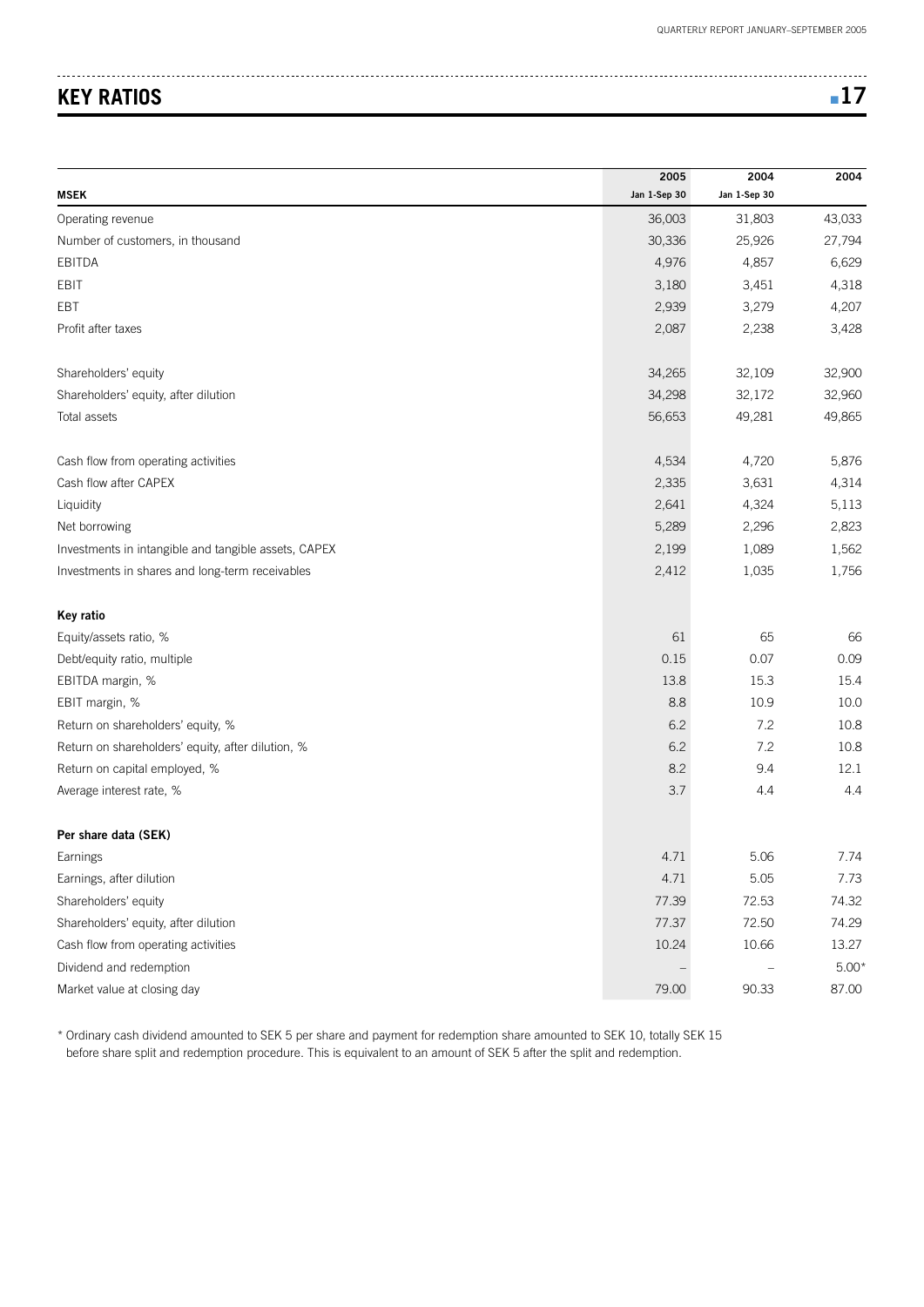# **NOTES** ■ **18**

#### **ACCOUNTING PRINCIPLES AND DEFINITIONS**

The interim report has been prepared in accordance with IAS 34.

As of January 1, 2005 Tele2's financial reports are conducted according to International Financial Reporting Standards (IFRS). Comparable numbers for 2004 are restated according to IFRS. For a description of the changeover to IFRS and the effects on Tele2's results and balance sheet, refer to Note 8.

Tele2 Sweden, in conjunction with IFRS, has changed its accounting methods for retailers' commissions on mobile prepaid cards. As of January 1, 2005 they are, on a gross level, included in marketing costs instead of, on a net level, balancing revenue. This means that the absolute EBITDA number in Swedish mobile is unaffected, whereas net revenue increases somewhat, implying a negative effect on Swedish mobile EBITDA margins of a few percentage points.

As of January 1, 2005 Tele2 reports according to a new market area structure. This new structure means that a number of companies, that previously were included in Southern Europe and Services, are now included in UK & Benelux. This change applies retroactively for historic periods.

In all other respects, Tele2's interim report is conducted according to the same accounting principles and calculation methods as the 2004 Annual Report. Definitions are found in the 2004 Annual Report.

#### **NOTE 1 OPERATING REVENUE**

Tele2 Sweden has for a number of years had several disputes with TeliaSonera regarding interconnect rates. Tele2 has had claims against TeliaSonera and TeliaSonera has had claims against Tele2. Tele2's view on these claims has, accounting wise, been relatively prudent, and Tele2 has continuously made assessments regarding the most likely outcomes. The likelihood of an, accounting wise, positive outcome has further increased over the years. On the back of this, Tele2 has booked an amount equivalent to MSEK 134 in the operating revenue for Q3 2005, related to one of the disputes. After this adjustment, Tele2 still estimates that the likelihood of a positive outcome is higher than the opposite.

Operating revenue from Q4 2004 onwards for Tele2 Sweden includes MSEK 24 per quarter relating to Mobile telephony according to the MVNO agreement with Telenor. The capacity swap in the agreement is to be viewed on group level as an exchange transaction between Tele2 and Telenor, where revenues from the swap are settled against costs.

Operating revenue in Q4 2004 increased by some MSEK 300 related to retroactive compensations from suppliers in Southern Europe. Tele2 on an annual basis conducts price negotiations in all markets and retroactive compensations are a natural part of Tele2's business. Compensations in Q4 2004 were nevertheless greater than normally occurs and moreover concentrated in one single market area.

#### **NOTE 2 OPERATING EXPENSES**

The results for market area UK & Benelux were affected by a reserve of MSEK –161 related to a VAT dispute in Tele2's card business. The dispute is attributable to the period between 2003 until Q1 2005, and the reserve corresponds to approximately 75% of the estimated maximum theoretical amount.

Some of the tax effect of valued loss carry-forwards in Q4 2004 related to acquired loss carry-forwards which at the time of acquisition were valued at zero. This value, adjusted to reflect the remaining amortization period of the acquisition's goodwill, reduced the book value of goodwill through consolidated amortization of MSEK –378 in the income statement for Fixed telephony and Internet in Central Europe.

#### **NOTE 3 OTHER FINANCIAL ITEMS**

Other financial items include currency differences of MSEK –153 (MSEK –2) for the period January-September 2005, and MSEK –5 (MSEK –8) for Q3 2005.

In 2004, other financial items included a capital gain of MSEK 171 from the sale of shares in Song Networks, and net interest expenses included a one-time cost of MSEK 41 regarding the remaining parts of the financing costs of the old credit facility.

#### **NOTE 4 TAXES**

At September 30, 2005 and December 31, 2004 total deferred net tax assets for the group were MSEK 2,714 and MSEK 2,743 respectively.

#### **NOTE 5 SHARES AND CONVERTIBLES**

At September 30, 2005 and December 31, 2004 Tele2 had outstanding warrants, corresponding to 1,794,510 and 1,935,810 B shares respectively, with an exercise price of SEK 60.80 per share and a subscription period from 2005 to 2007.

At the Annual General Meeting on May 11, 2005 it was resolved to carry out a share split and a share redemption procedure, whereby every share was split into 3 ordinary shares and 1 redemption share. The redemption share was automatically redeemed at SEK 10 per share. This corresponds to a total of MSEK 1,476. Combined with the dividend of SEK 5 per share, shareholders received MSEK 2,213.

#### **NOTE 6 3G COMPANY IN SWEDEN**

Tele2 and TeliaSonera each own 50% of Svenska UMTS-nät AB ("3G company"), which has a 3G license in Sweden. Both companies have injected capital in the 3G company. In addition to this, the build out has external financing, with a loan facility of SEK 5.3 billion, which is 50% guaranteed by each party. Tele2 and TeliaSonera are technically MVNO's with the 3G company and hence act as capacity purchasers. In the longer run the cost will be variable in relation to purchased volume but until a certain volume threshold is reached the fees are equal for both parties. The size of the fee is mainly proportional to the total investment. The 3G company is to generate a certain return which in simple terms means that depreciation and interest costs will be covered by a certain margin. In Tele2's quarterly reports, an abbreviated version of the 3G company's balance sheet will be disclosed and hence the level of investment at that time.

Tele2's investments in the 3G company are included as a share of results from associated companies in the operating profit (EBIT), but not in the EBITDA. This reflects Tele2's operations, where profit/loss from the 3G company is viewed to be of an operating rather than of a financial nature. The share of results from the 3G company, which will mainly be impacted by depreciation, does not affect the EBITDA for Tele2 Group.

At September 30, 2005 Tele2's guarantee amounted to MSEK 1,413 compared to MSEK 1,007 at December 31, 2004. The balance sheet for the 3G company at September 30, 2005 is stated below:

|                      | <b>MSEK</b> |                               | <b>MSEK</b> |
|----------------------|-------------|-------------------------------|-------------|
| Fixed assets         | 3.141       | Equity                        | 844         |
| Other current assets | 643         | Long-term liabilities         | 2.825       |
| Liquid funds         | 116         | Short-term liabilities        | 231         |
| <b>ASSETS</b>        | 3.900       | <b>EQUITY AND LIABILITIES</b> | 3.900       |

#### **NOTE 7 ACQUISITIONS AND DISPOSALS OF OPERATIONS**

Acquistions and sale of shares and participations affecting cash flow refers to the following:

| <b>MSFK</b>                                          | Jan 1-Sep 30 2005 |
|------------------------------------------------------|-------------------|
| Comunitel (Spain)                                    | 2 2 3 5           |
| Other acquisitions                                   | 197               |
| Divestment                                           | $-18$             |
| Other cash flow changes in shares and participations | $-29$             |
| EFFECT ON GROUP CASH POSITION                        | 2.385             |

The acquisitions of Comunitel and Versatel occurred close to the conducting of this interim report. Therefore, detailed information in accordance with IFRS 3 will be included in the coming Q4.

#### **Comunitel (Spain)**

On September 30, 2005 Tele2 acquired 99.96% of the share capital in Comunitel Global S.A., a telecom operator in Spain with 81,000 fixed telephony and Internet customers, for a consideration of SEK 2.2 billion.

As the acquisition date was September 30, 2005 it has not yet affected the income statement of Tele2.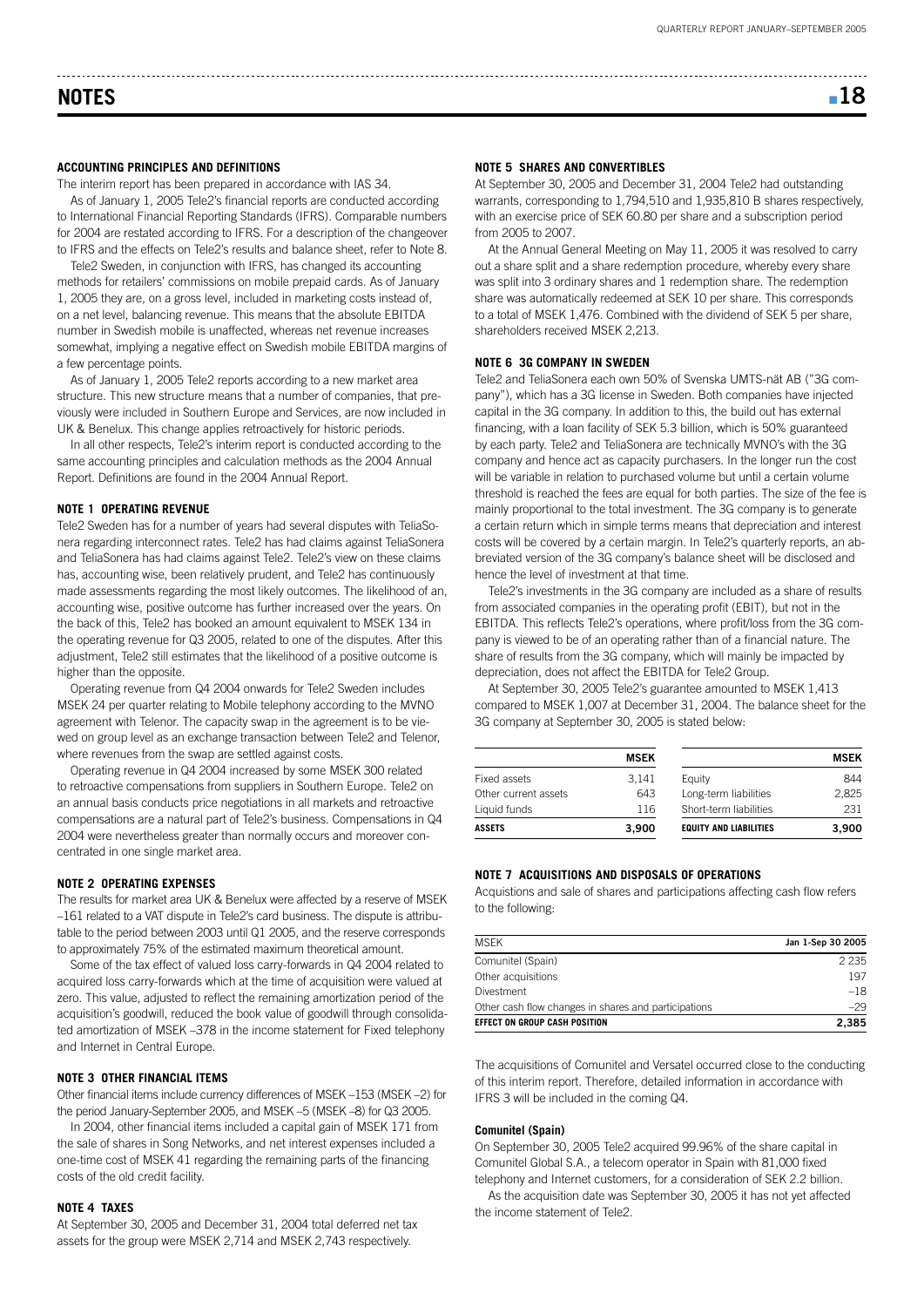#### **Other acquisitions**

On July 20, 2005 Tele2 acquired 100% of the shares in Econophone AG, Switzerland's third largest alternative fixed telephony operator with 128,000 fixed telephony and Internet customers, for a consideration of MSEK 92.

On January 31, 2005 Tele2 acquired 100% of the shares in Tiscali in Denmark, with 76,000 fixed telephony and Internet customers, for a consideration of MSEK 133.

The above acquisitions have affected Tele2's operating revenue by an estimated amount of MSEK 215, and group profits by an estimated amount of MSEK –15. Had the above acquisitions been acquired on January 1, 2005 their effect for the first nine months of 2005 on Tele2's operating revenue would have been MSEK 423 and on profits it would have been approximately MSEK –41. As Tiscali has been merged with Tele2 Denmark, Tiscali's part of these figure is a broad estimate.

Assets, liabilities and possible commitments included in the acquisitions of Tiscali and Econophone are as following:

| <b>MSEK</b>                                  | <b>Accounting value</b><br>at the time of<br>the acquisition | Adjustment<br>for true<br>value | True<br>value |
|----------------------------------------------|--------------------------------------------------------------|---------------------------------|---------------|
| Customer contracts                           |                                                              | 139                             | 139           |
| Licenses                                     |                                                              | 3                               | 3             |
| <b>Trademarks</b>                            |                                                              | 5                               | 5             |
| Tangible assets                              | 39                                                           | 45                              | 84            |
| Deferred tax assets                          |                                                              |                                 |               |
| Other financial assets                       | 10                                                           |                                 | 10            |
| Materials and supplies                       | 2                                                            |                                 | 2             |
| Current receivables                          | 88                                                           |                                 | 88            |
| Cash assets                                  | 28                                                           |                                 | 28            |
| Deferred tax liabilities                     |                                                              | $-31$                           | $-31$         |
| Other long-term liabilities                  | $-23$                                                        | $-13:$                          | $-36$         |
| Short-term liabilities                       | $-169$                                                       | -2 :                            | $-171$        |
| Net acquired assets                          | $-25$                                                        | 146 :                           | 121           |
| Goodwill                                     |                                                              |                                 | 104           |
| <b>Purchase price</b>                        |                                                              |                                 | 225           |
| Excluded: Cash assets in acquired operations | $-28$                                                        |                                 |               |
| NET EFFECT ON GROUP CASH ASSETS              |                                                              |                                 | 197           |

NOTE 8 CONTINUED

**INCOME STATEMENT JANUARY 1–SEPTEMBER 30 2004 INCOME STATEMENT Q3 2004 Acc. to b) Total Acc. to a) c) Minority IFRS IFRS Goodwill original Financial leasing principles interest adj.** Operating revenue 31,803 – – – – 131,803<br>Operating expenses – 29.541 1.147 4 – 1.151 – 28.390 Operating expenses  $-29,541 \quad 1,147 \quad 4 \quad -1,151 \quad -28,390$ Share of profit of associated companies  $\frac{38}{1000}$  –  $\frac{38}{1000}$  –  $\frac{38}{1000}$  –  $\frac{38}{1000}$ EBIT **2,300 1,147 4 – 1,151 3,451 813 380 1 – 381 1,194** of which EBITDA 4,848 – 9 – 9 4,857 1,658 – 3 – 3 1,661 Financial items –169 – –3 – –3 –172 –49 – –1 – –1 –50 EBT **2,131 1,147 1 – 1,148 3,279 764 380 – – 380 1,144** Taxes –1,041 – – – – –1,041 –343 – – – – –343 Minority interest 3 – – –3 –3 19 – – –19 –19 **PROFIT AFTER TAXES 1,093 1,147 1 –3 1,145 2,238 440 380 – –19 361 801** ATTRIBUTABLE TO: Equity holders of the Parent Company  $1,093$   $1,147$   $1$   $-1$   $1,148$   $2,241$ Minority interests –3 – – – – –3 –19 – – – – –19 **Profit after taxes 1,090 1,147 1 – 1,148 2,238 421 380 – – 380 801** Earnings per share 2.47 2.59 – 2.59 5.06 0.99 0.86 – 0.86 1.85 Earnings per share, after dilution  $2.46$   $2.59$   $2.59$   $2.59$   $5.05$ 

The goodwill item in conjunction with the acquisition of Tiscali, is based on Tele2's expectations of a strengthened position on the Danish market as a result of lower costs and significantly improved coverage in the residential market.

#### **Divestments**

On September 14, 2005 Tele2 divested its entire holding in Proceedo Solutions AB, a Swedish company with an electronic solution for gathering information on the products and prices of various suppliers. The divestment of Proceedo has affected the income statement of Tele2 with a capital gain of MSEK 4.

#### **Acquisitions and divestments in the previous year**

On December 31, 2004 the number of fixed telephony and Internet customers in Central Europe increased by 484,000 following Tele2's acquisition of UTA in Austria. In May, 2004 the number of customers in Baltic & Russia declined by 46,000 as a result of the divestment of Tele2's Estonian cable TV operation.

#### **NOTE 8 CHANGEOVER TO IFRS**

From January 1, 2005 Tele2 reports its accounting in accordance with the International Financial Reporting Standards (IFRS). Switching to IFRS is done in accordance with IFRS 1 "First-time adoption of International Financial Reporting Standards". Comparable figures for 2004 have been restated in accordance with IFRS.

Below is the balance sheet and the income statement for the comparable period of this report presented in accordance with the former accounting principles and in accordance with IFRS. Below is also an explanation of the changed accounting principles with regards to the transition to IFRS. For more detailed information on Tele2's transition to accounting in accordance with IFRS and the opening balance and restated figures for the full year 2004, refer to Tele2's Q1 2005 report.

| INCOME STATEMENT U3 2004          |                |                            |                            |                                     |                         |  |  |
|-----------------------------------|----------------|----------------------------|----------------------------|-------------------------------------|-------------------------|--|--|
| Acc. to<br>original<br>principles | a)<br>Goodwill | b)<br>Financial<br>leasing | c)<br>Minority<br>interest | <b>Total</b><br><b>IFRS</b><br>adj. | Acc. to<br><b>IFRS</b>  |  |  |
| 10,713<br>$-9,901$                | 380            |                            |                            | 381                                 | 10,713<br>$-9,520$      |  |  |
| 813                               | 380            | 1                          |                            | 381                                 | 1,194                   |  |  |
| 1,658<br>$-49$<br>764             | 380            | 3<br>-1                    |                            | 3<br>$-1:$<br>380                   | 1,661<br>$-50$<br>1,144 |  |  |
| $-343$<br>19                      |                |                            | $-19:$                     | $-19$                               | $-343$                  |  |  |
| 440                               | 380            |                            | $-19:$                     | 361                                 | 801                     |  |  |
| 440<br>$-19$<br>421               | 380            |                            |                            | 380                                 | 820<br>$-19$            |  |  |
|                                   | 380            |                            |                            | 380                                 | 801                     |  |  |
| 0.99<br>0.99                      | 0.86<br>0.86   |                            |                            | 0.86<br>0.86                        | 1.85<br>1.85            |  |  |